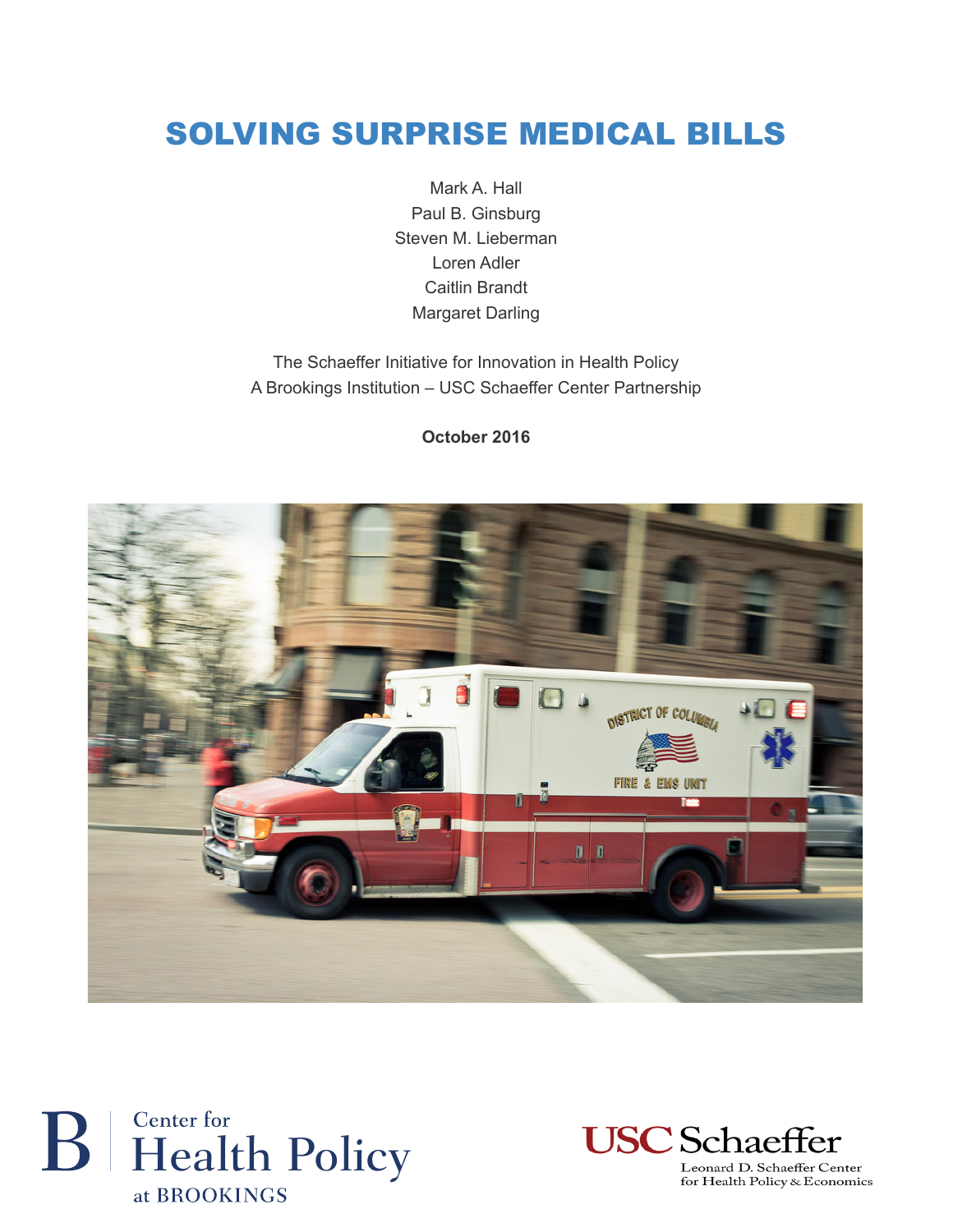#### **Acknowledgements**

This White Paper is part of The Leonard D. Schaeffer Initiative for Innovation in Health Policy, a partnership between the Center for Health Policy at Brookings and the USC Schaeffer Center for Health Policy and Economics. The Initiative aims to inform the national health care debate with rigorous, evidence-based analysis leading to practical recommendations using the collaborative strengths of USC and Brookings.

This White Paper benefitted from thoughtful comments received from the following reviewers, who, naturally, do not necessarily endorse the positions taken here: Carmella Bocchino, America's Health Insurance Plans; Jack Hoadley, Georgetown University; Timothy Jost, Consumer Liaison to the National Association of Insurance Commissioners; Chip Kahn, Federation of American Hospitals; Karen Pollitz, Kaiser Family Foundation; and Kathleen Shure, Greater New York Hospital Association.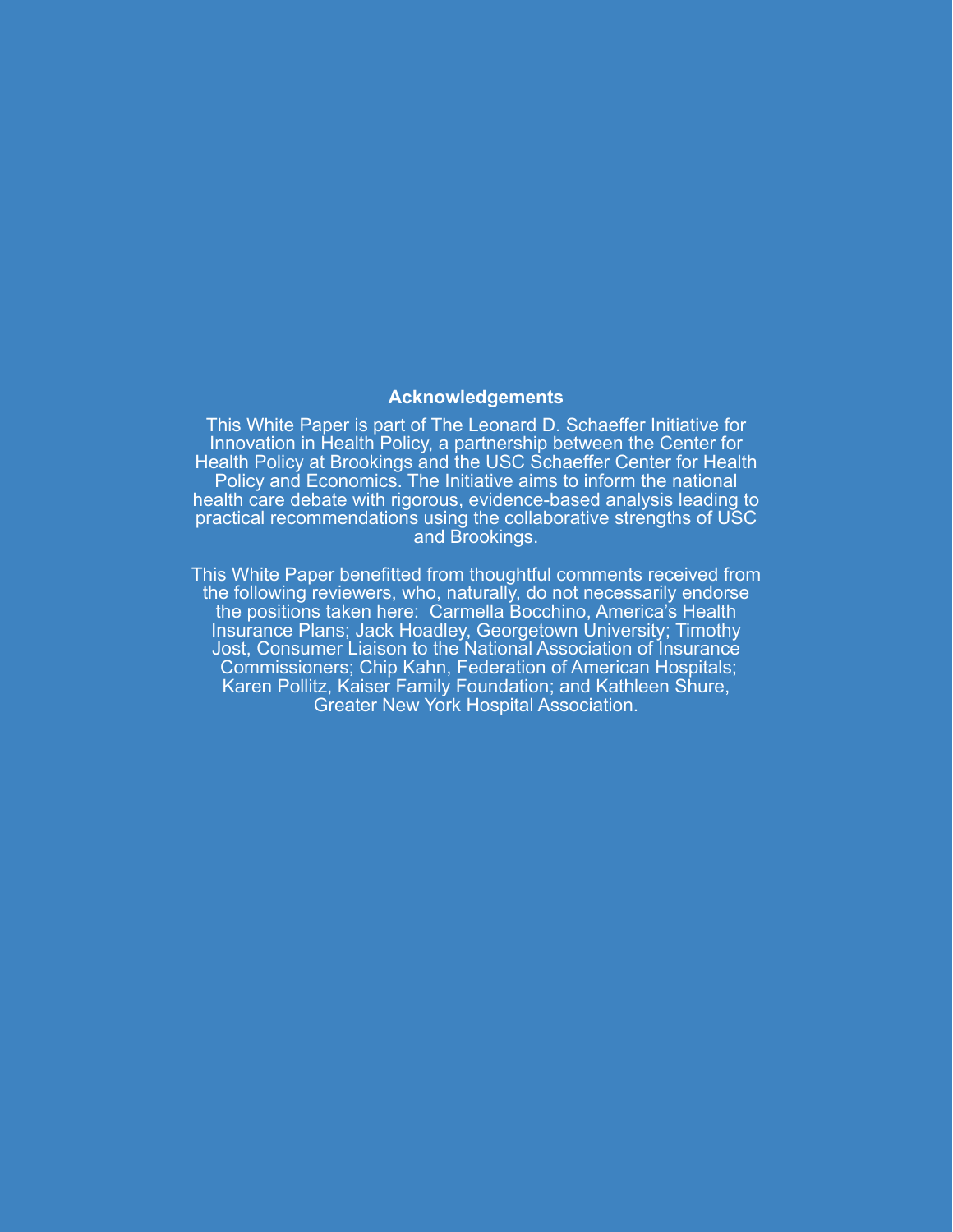# Table of Contents

| <b>PAGE 4</b>  | Introduction                                  |
|----------------|-----------------------------------------------|
| <b>PAGE 5</b>  | <b>What Are Surprise Bills?</b>               |
| PAGE 6         | The Financial Consequences of Surprise Bills  |
| <b>PAGE 9</b>  | How Often Does Surprise Billing Happen?       |
| <b>PAGE 12</b> | Will Surprise Billing Increase?               |
| <b>PAGE 14</b> | <b>Solutions to Surprise Medical Billing</b>  |
| <b>PAGE 24</b> | <b>Recommendations</b>                        |
| <b>PAGE 28</b> | Key Steps to Solving Surprise Medical Billing |
| <b>PAGE 29</b> | <b>References</b>                             |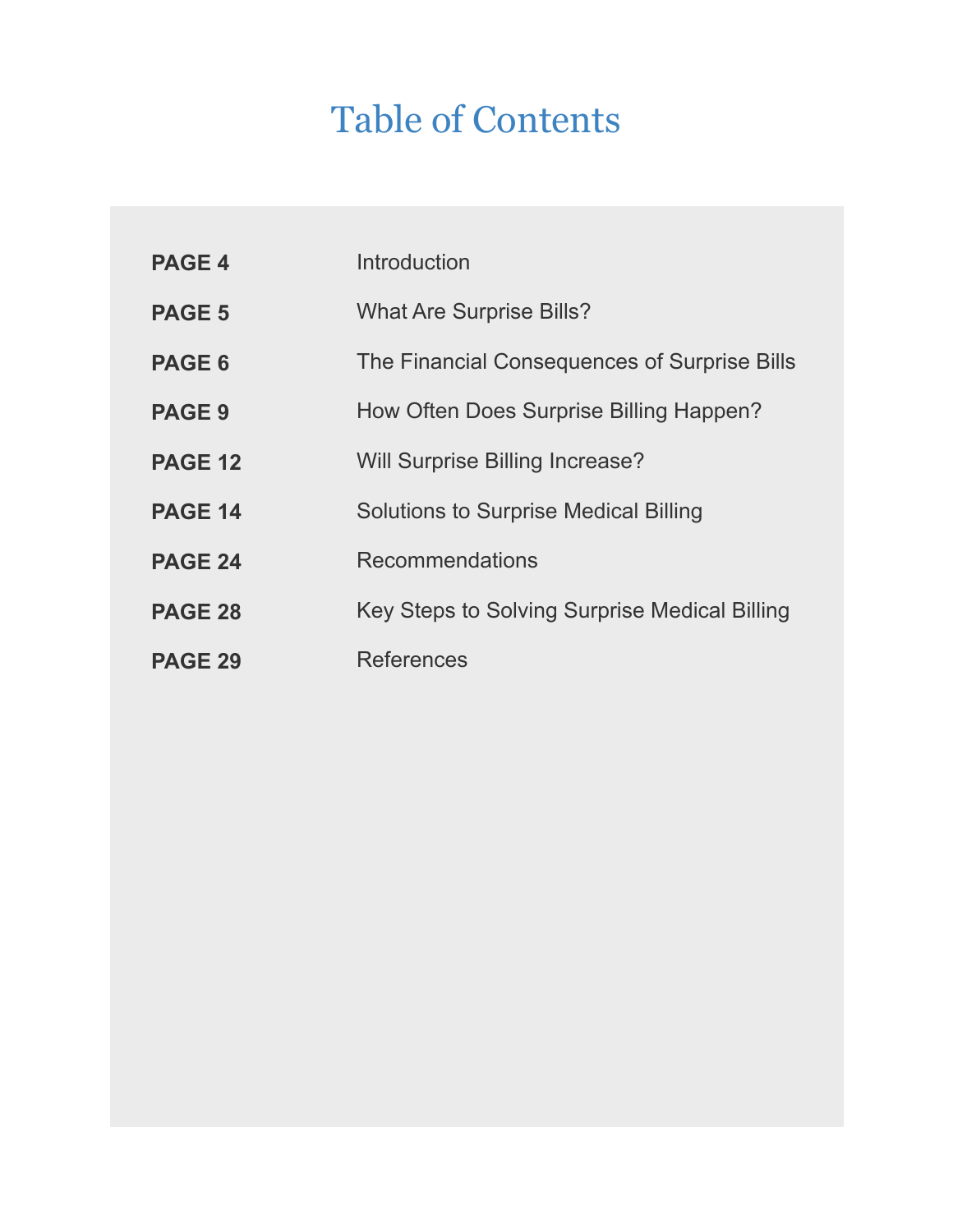#### **INTRODUCTION**

The problem of surprise medical bills for out-of-network care is receiving increasing attention by lawmakers, media, and the public policy community. In various situations—such as emergencies and with consulting specialists—patients are billed by providers that do not participate in their health plan's contracted network, even though patients did everything they reasonably could to remain in network. As a result, patients incur much higher charges, which sometimes are exorbitant and can lead to financial distress.

As documented below, there appears to be no genuine dispute, and in fact, there is bipartisan agreement that this problem exists, is increasing, and needs to be addressed. Important differences exist, however, over how the problem should be solved. As described below, over a dozen states have enacted important protections, and federal and state officials have proposed additional remedies, but these efforts are incomplete.

This White Paper aims to identify a satisfactory solution to surprise medical billing. It begins by describing the nature and extent of the problem, and then analyzes the competing merits of the different approaches that governments have taken and others have proposed. The paper concludes with the following recommendations:

1) Take comprehensive action that targets surprise billing situations systematically to include at least all common hospital scenarios, rather than merely emergency situations.

2) Take federal action that either addresses patients covered by self-funded employer plans, or authorizes states to do so.

3) Improve transparency and notice to patients about out-of-network situations and charges, but recognize that improved transparency and voluntary efforts alone will not eliminate situations of unfair surprise.

4) Enact firm measures that hold patients financially harmless from additional costs associated with non-network bills.

5) Encourage hospitals to increase network participation by key physician specialists.

6) Select from among several regulatory and dispute-resolution approaches to fairly compensate nonparticipating providers, without distorting health plans' and providers' market negotiations.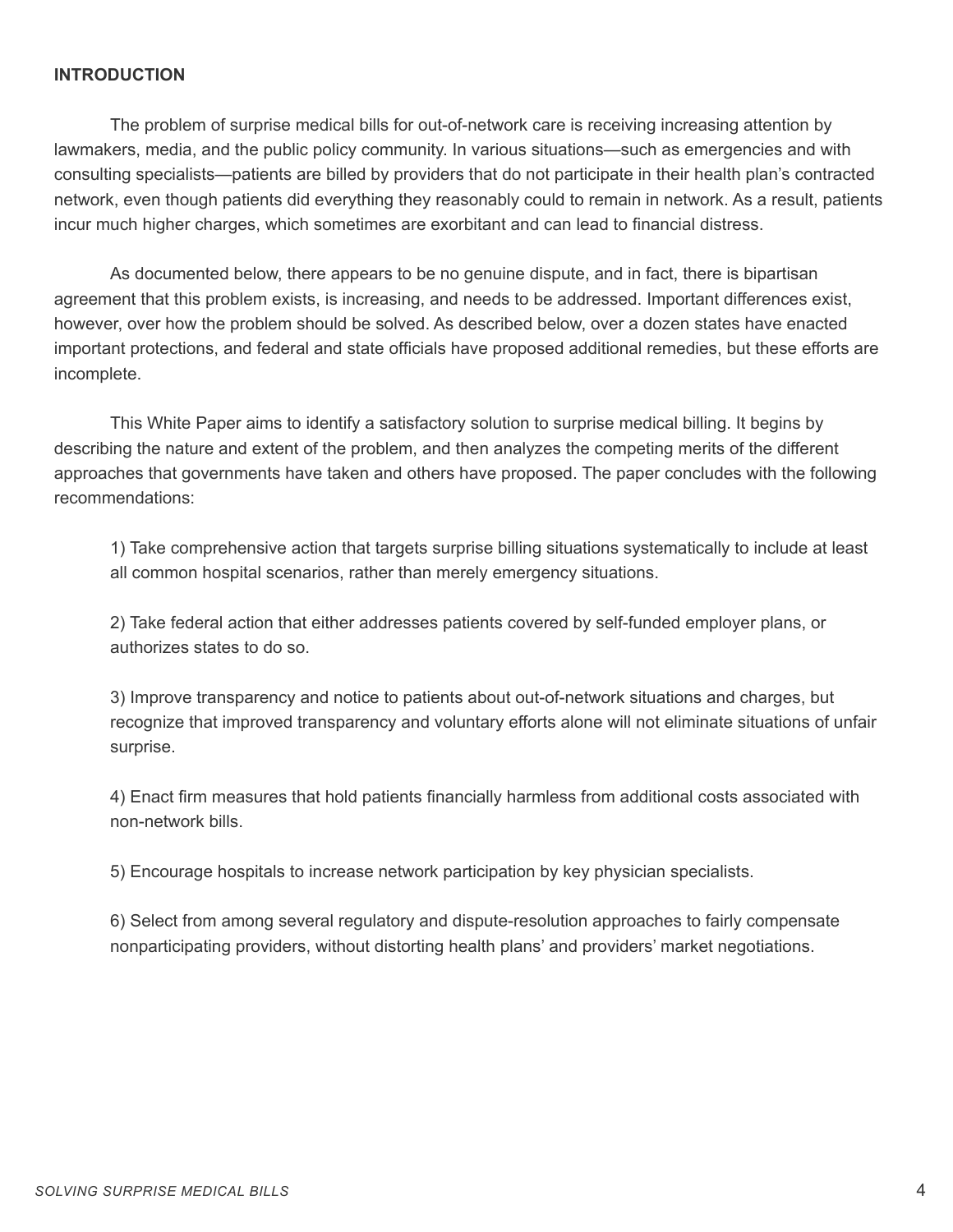#### **The Nature and Extent of Surprise Medical Billing**

#### What Are Surprise Bills?

Surprise medical bills result from providers (physicians, hospitals, out-patient facilities, laboratories, etc.) that patients reasonably assumed would be in-network, but actually are out-of-network, or when patients have no real choice over the network status of their provider. This can happen in several typical situations.

Emergencies. The most obvious situation is when patients seek emergency care, in which case they have no time to determine which hospital is in-network, or they have no choice. An ambulance driver decides where to take the patient, or the situation compels going to the nearest facility that has the necessary service capacity. In many locations, even the ambulance ride itself, unbeknownst to patients, can be out-of-network (Rosenthal 2013; Andrews 2011). As one patient explained (Tolbert 2016):

I broke my arm and my hip and everything. I was covered by the insurance but the ambulance wasn't. It was \$900 just to take me to the hospital… Nobody tells you; I didn't know that it wasn't covered. I thought it was a free service.

Hospital Specialists. Even when a hospital is in-network, patients unavoidably, and unknowingly, can receive out-of-network care when physicians at the hospital are not in-network. Many patients simply are not aware that network status can, and often does, differ between hospital facilities and the physicians who practice there. According to one surprised patient (Kyanko and Pong 2013):

I just never even questioned who was going to do what because I knew the hospital was in-network, I knew this doctor that was doing the procedure was in the network and because the hospital was in-network that means their anesthesiologists are all in-network. And I just assumed that pathology would be in-network also. But that was an assumption that I guess I shouldn't have made.

Even if patients might be aware (or made aware) that network status can differ between hospitals and various doctors, patients often have no choice over which doctors care for them in hospitals. According to another surprised surgery patient who was billed by a nonparticipating anesthesiologist (Kyanko and Pong 2013):

INTERVIEWER: "So in the future, how do you think you would do anything differently?" RESPONDENT: "I suppose I could ask the [surgeon]…But I don't know if the surgeon would even know. If you ask the surgeon who is the anesthesiologist, she probably wouldn't know… if they're on the list. And I don't even know would the hospital give me the name of the anesthesiologist so that I could call ... and say, 'are they on the list'? You're just kind of in a catch 22."

Certainly, patients have no opportunity to inquire or choose in emergencies, but this is also true for planned treatment that involves ancillary specialist services from hospital-based physicians, such as those in anesthesia, pathology, or radiology. Such services obviously are common, and patients and their attending physicians often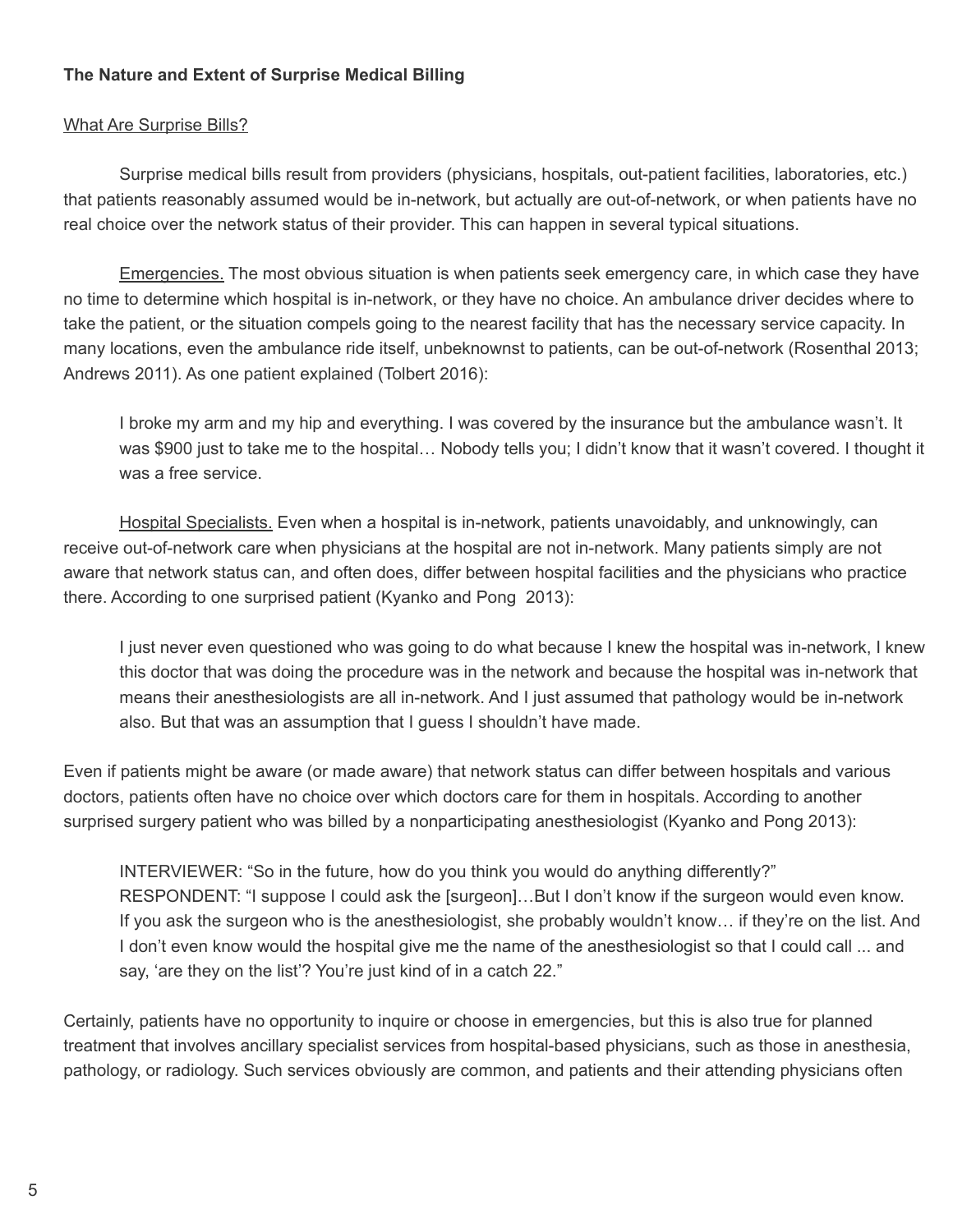have no prior knowledge or real choice over which hospital-based ancillary specialists will assist them.

Other Facility-based Situations. Surprise billing also arises in recurring situations beyond the common hospital scenarios of emergencies and ancillary specialists. A patient at an in-network hospital might be transferred during treatment to a non-network facility. Hospital patients are also seen by consulting specialists in community practices, selected or recommended by their attending physician. Patients often have little or no notice of an in-hospital consult, and no real opportunity to determine the consultant's network participation. Additionally, surprise billing has been reported when parts of a network facility are excluded from the network based on nonobvious technical distinctions, such as a separate rehabilitation unit within a hospital, or an adjoining ambulatory surgery center, that is nonparticipating (Pollitz 2016; Kyanko and Pong 2013).

Outpatient Settings. Patients obviously have more opportunity to determine network status in outpatient settings, but even there, unavoidable surprises arise. For instance, primary care and other "ambulatory" physicians usually choose which laboratories to send samples to for testing, without advising patients. Additionally, physicians that are in-network might practice at one or more facilities that are out-ofnetwork with a particular health plan. For instance, a patient might choose an in-network surgeon with clinical privileges at several hospitals or ambulatory surgery centers, some of which are not in the network for that patient's health plan.

Unfair out-of-network billing can arise from circumstances other than simple surprises of the types just outlined. Patients might be forced to go out-of-network due to inadequate coverage of certain services or specialties in the network. Alternatively, directories of network providers might be out of date or otherwise inaccurate. Public policy and regulatory initiatives are needed, and are under way, to address those important concerns.

To keep the focus on the "surprise element," this White Paper assumes that accurate information and an adequate network are available, and considers surprise bills that arise nevertheless, because patients had no opportunity to determine a provider's network status, no reason to doubt network inclusion, or had no suitable means of accessing an in-network alternative.

#### The Financial Consequence of Surprise Bills

When situations like these produce surprise medical bills, patients can suffer substantial financial harm. Not only do patients and their health plans lose the advantage of the substantially lower rates negotiated with participating providers, out-of-network care is not covered at all by certain types of health plans, such as closed-network health maintenance organizations (HMOs) and exclusive provider organizations (EPOs). Although out-of-network care is covered by open-network plans, such as preferred provider organizations (PPOs) and point-of-service (POS) HMOs, patients generally have to pay much higher deductibles and coinsurance out-of-network.

Moreover, even after patients meet their higher out-of-network deductibles and coinsurance, insurance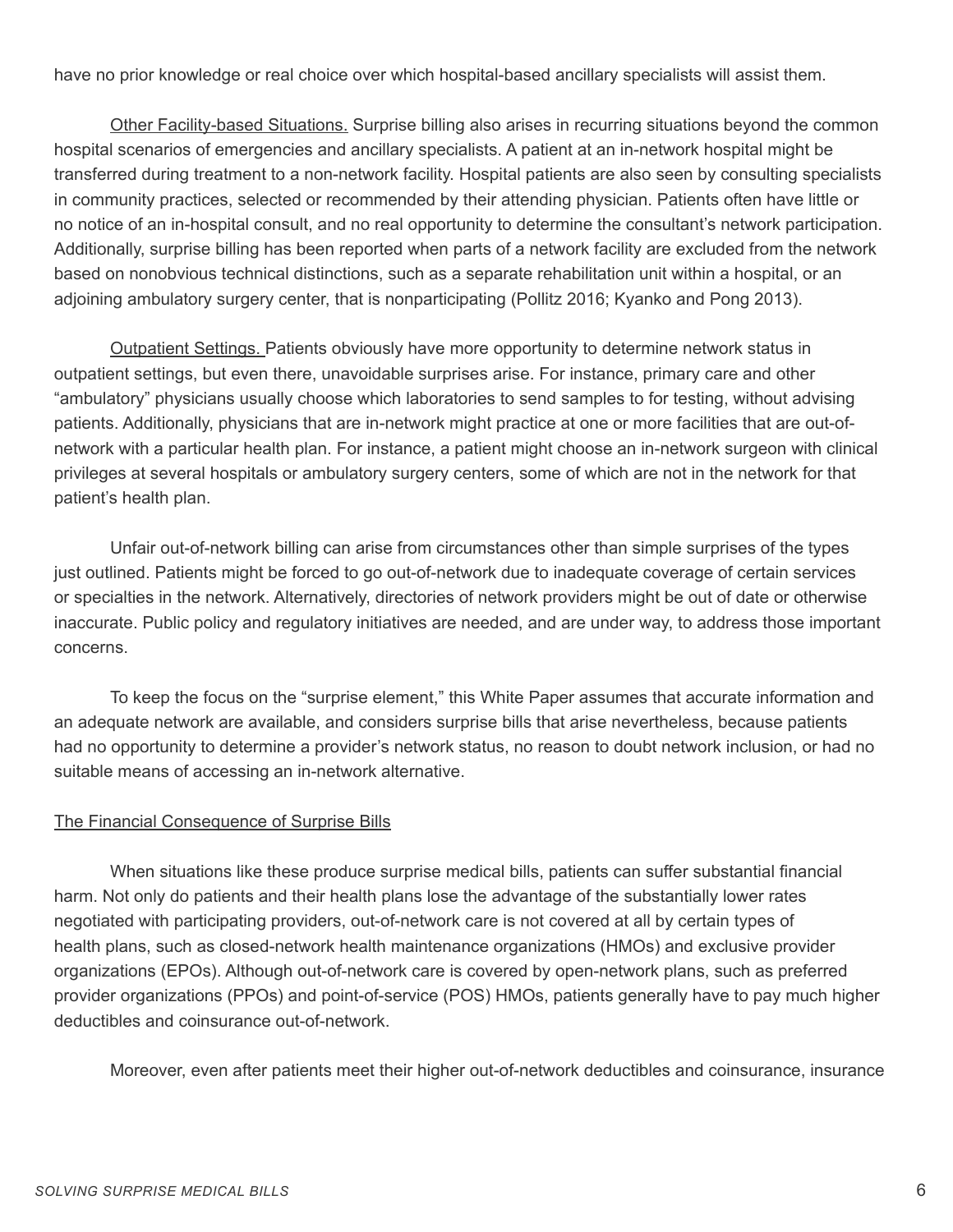with out-of-network coverage typically leaves patients exposed to an additional portion of the bill that the insurer does not pay. Insurers will only pay bills they consider to reflect reasonable market rates. (One common phrasing is that non-discounted rates are "allowable" only if they are "usual, customary, and reasonable" – abbreviated "UCR.") Thus, out-of-network providers usually bill patients not only higher cost-sharing amounts, but also for the balance that exceeds what insurers consider allowable. Insurance contracts and regulators protect patients from such "balance billing" from providers that participate in contracted networks, but generally speaking under private insurance there are no balance-billing protections for out-of-network care.<sup>1</sup>

Substantial controversy surrounds how insurers determine when non-discounted rates are allowable. Insurers claim widespread price-gouging by providers (AHIP 2015). Providers note that they often have good reason to charge patients more when they are out-of-network, and they complain that insurers use inaccurate information on prevailing charges in a market when they calculate UCR (Lucas 2009; Beck 2016). To sidestep the dispute over what rates are "usual, customary, and reasonable," health plans have started to contractually specify a standard metric, such as a percentage of Medicare rates, as a limit of what they will consider allowable out-ofnetwork (where this is permitted by regulators). $2$ 

When insurers and providers disagree on what rates are reasonable, the financial consequences for patients can be serious, or even ruinous. This is especially true for the lower-income people who have acquired insurance recently under the Affordable Care Act, but surprise bills can be a financial burden for middle or upper income people as well.

Outside of emergency care, closed-network plans (HMOs and EPOs) offer no contractual protection against surprise medical bills. Open-network plans (PPOs and POS plans) provide some, but only partial, protection. Even though coverage in open-network plans may appear more generous by offering some out-ofnetwork reimbursement (subject to higher deductibles and coinsurance), most plans do not count balance bills toward their out-of-pocket maximums, and some plans do not even count patients' out-of-network deductibles and coinsurance toward this total cap on out-of-pocket expenses (Hempstead 2015).

To illustrate, consider the sample surprise billing scenarios in the accompanying table. These scenarios are based on a hypothetical medical service that, in-network, is billed at a contracted rate of \$4,000 – for instance an expensive test or a simple procedure. If a patient otherwise satisfies the deductible sometime during the year, that service would be free or subject to only a moderate copayment (depending on the type of service and the specifics of the plan). Out-of-network, however, the provider is able to charge whatever she wants or feels the "market can bear." Not uncommonly, that is two or three times more, and sometimes is ten-fold more (\$10,000 in our example) than the discounted rates negotiated by insurers with network providers.

<sup>1.</sup> Balance-billing protections are more robust under public insurance. Federal and state law substantially eliminates the ability of providers to balance bill for Medicare or Medicaid patients, if they choose to accept any payments from these programs (Hammond 2014).

<sup>2.</sup> NY State 2012; Milliman 2012; Kyanko & Busch 2013. In some states, regulators require insurers that offer out-of-network coverage to allow full UCR rates. But, due to pre-emption of state law by the federal law known as ERISA, health plans offered by self-funded employers are free to specify benchmarks based on Medicare or proprietary sources. According to one report, some health plans set allowable out-of-network rates as low as 110 percent of Medicare (NY State 2012). That is a level that is lower than the discounted rates achieved in-network by many plans. T.M. Selden, et al., The Growing Difference Between Public And Private Payment Rates For Inpatient Hospital Care, Health Affairs 34(12): 2147-2150; 2015.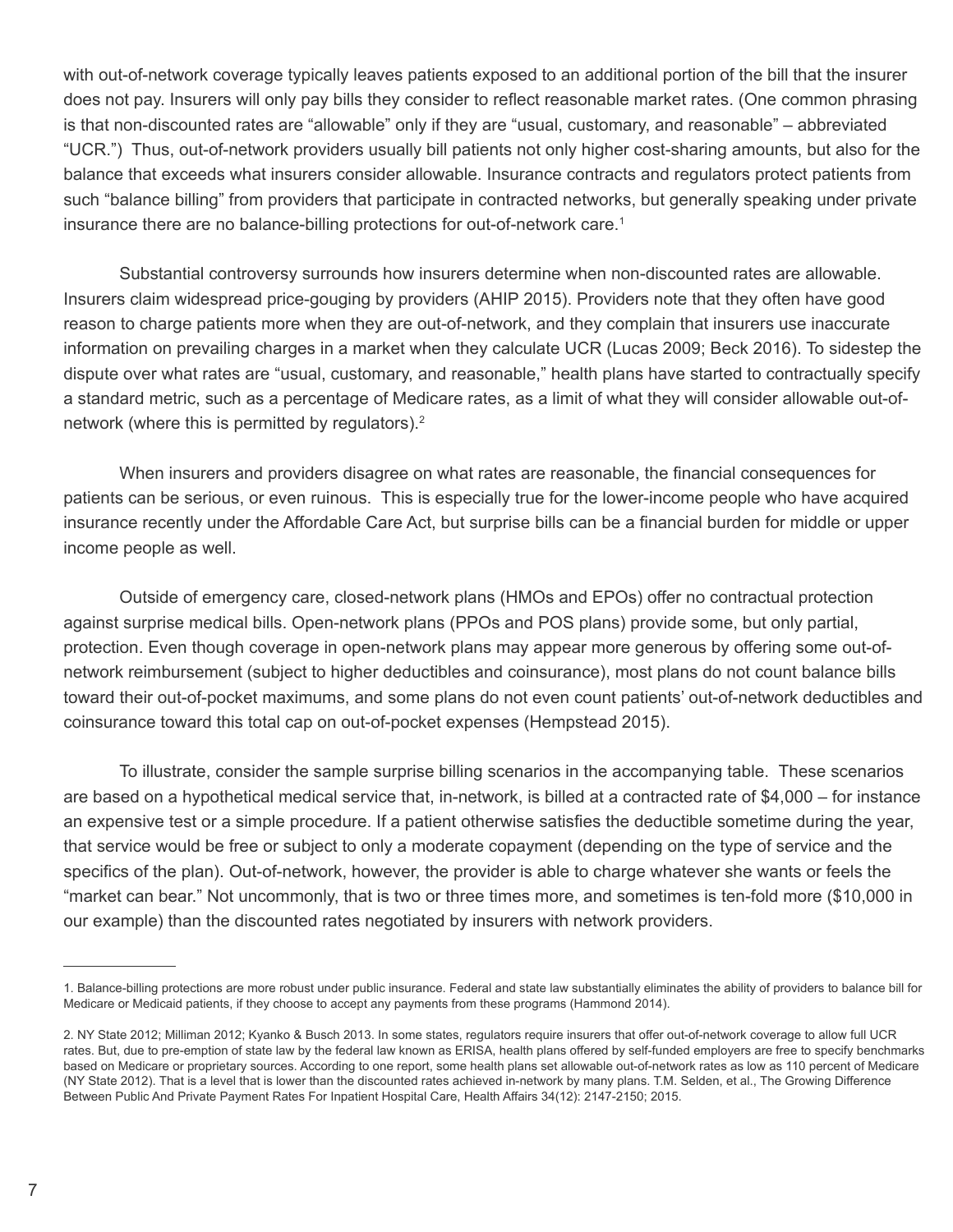| <b>Sample Balance Billing Scenarios</b>                            |                                                                                                            |                                      |                                                                                                                                                       |                                                                                                                    |  |
|--------------------------------------------------------------------|------------------------------------------------------------------------------------------------------------|--------------------------------------|-------------------------------------------------------------------------------------------------------------------------------------------------------|--------------------------------------------------------------------------------------------------------------------|--|
|                                                                    | <b>HMO In-Network</b>                                                                                      | <b>HMO Out-of-</b><br><b>Network</b> | <b>PPO In-Network</b>                                                                                                                                 | <b>PPO Out-of-</b><br><b>Network</b>                                                                               |  |
| <b>Provider Charge</b>                                             | \$10,000                                                                                                   | \$10,000                             | \$10,000                                                                                                                                              | \$10,000                                                                                                           |  |
| <b>Plan Contracted</b><br><b>Rate</b>                              | \$4,000                                                                                                    | N/A                                  | \$4,000                                                                                                                                               | N/A                                                                                                                |  |
| <b>Plan's Allowed</b><br><b>Amount for Out-</b><br>of-network Care | N/A                                                                                                        | \$0                                  | N/A                                                                                                                                                   | \$6,000                                                                                                            |  |
| <b>Cost-Sharing</b>                                                | \$30 copayment<br>plus any<br>remaining<br>deductible                                                      | 100%                                 | 20% coinsurance<br>(after deductible<br>is met)                                                                                                       | 30% coinsurance<br>(after deductible<br>is met)                                                                    |  |
| <b>Deductible</b>                                                  | \$1,200                                                                                                    | <b>NA</b>                            | \$1,200                                                                                                                                               | \$2,400                                                                                                            |  |
| <b>What the Plan</b><br><b>Pays</b>                                | \$3,970 if<br>deductible was<br>previously met,<br>otherwise at least<br>\$2,770 (\$3,970 -<br>$$1,200$ ). | \$0                                  | \$3,200<br>(\$4,000 x 80%), if<br>deductible was<br>previously met,<br>otherwise \$2,240<br>[80% x (\$4,000 -<br>$$1,200$ ].                          | \$4,200 (\$6,000 x<br>70%) if<br>deductible was<br>previously met,<br>otherwise \$2,520<br>$($3,600 \times 70\%).$ |  |
| <b>What Patient</b><br><b>Owes</b>                                 | \$30 if deductible<br>was previously<br>met, otherwise<br>up to \$1,230.                                   | \$10,000                             | \$800<br>$($4,000 \times 20\%)$ , if<br>deductible was<br>previously met,<br>otherwise \$1,760<br>(\$4,000 minus<br>the \$2,240 paid<br>by the plan). | \$5,800 if<br>deductible was<br>previously met,<br>otherwise \$7,480<br>(\$10,000 minus<br>what the plan<br>pays). |  |

### **Center** for **Health Policy** at BROOKINGS

**USC** Schaeffer Leonard D. Schaeffer Center for Health Policy & Economics

The health plan might refuse to pay some part or all of that extra charge, either viewing it as pricegouging—beyond "usual, customary, and reasonable" rates—or simply because the bill exceeds what the health plan has agreed to pay in its contract with an employer. If so, the patient is left holding the balance of the bill for the excess amount if the patient's health plan includes coverage for out-of-network bills; or, if the health plan is one that covers no care at all out-of-network, the patient is left to pay the entire non-discounted bill. Even with full coverage, the health plan will charge the patient an out-of-network deductible that usually is at least twice as high as the deductible for in-network care (Andrews 2012). And even if that deductible is met, health plans also usually require patients to pay a substantial coinsurance percentage out-of-network – anywhere from 10 to 40 percent of the allowable charge (plus 100 percent of the amount above the allowable charge).

In the \$10,000 example just given, a surprise medical bill could result in the patient paying thousands of dollars more than if care was received in-network. A 2010 study of larger out-of-network bills submitted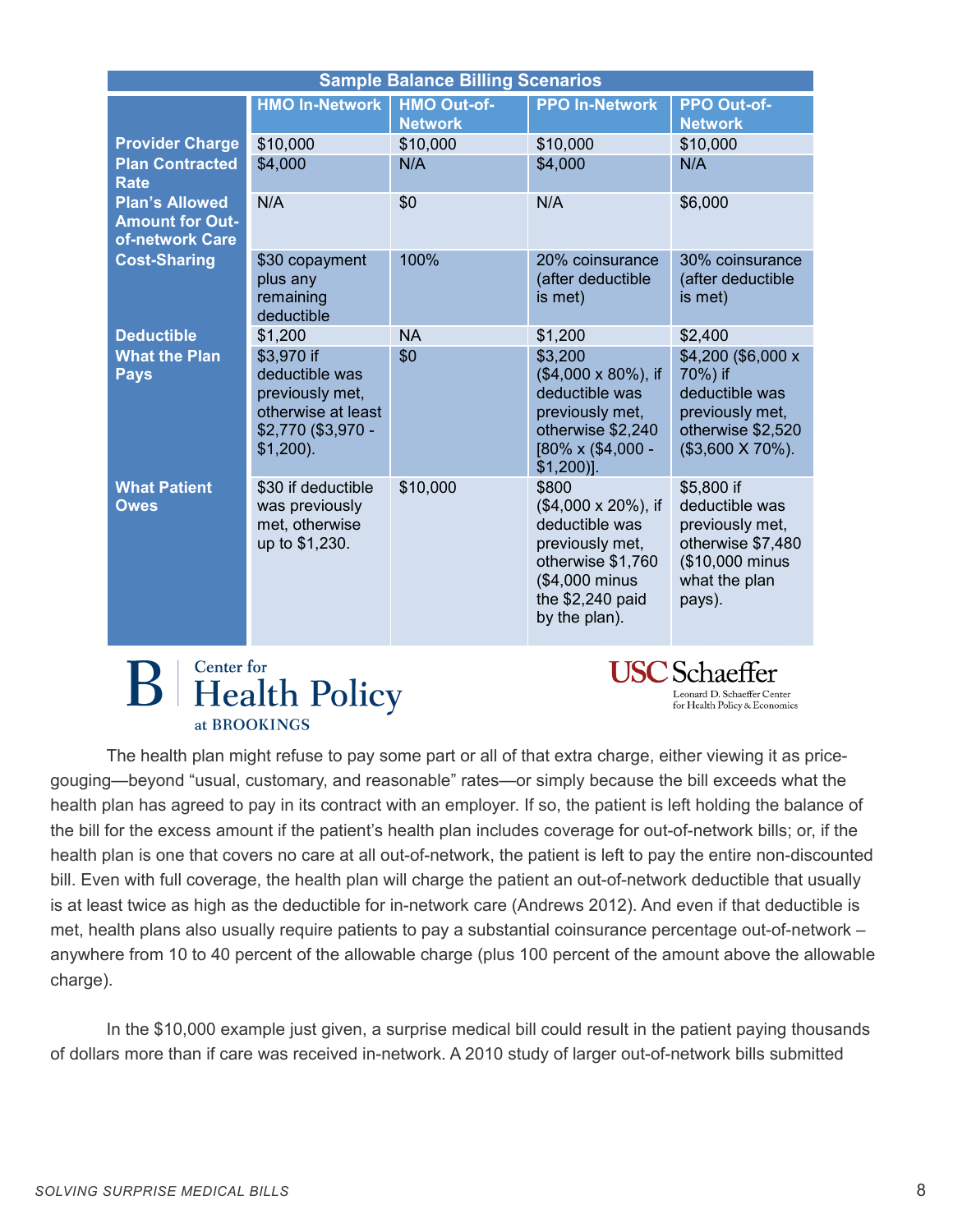under New York health plans found that, on average, patients who received these larger bills were charged for about half of the cost of emergency care delivered out-of-network, which amounted to patient charges of \$3,778 per case (NY State 2012).<sup>3</sup> The same study reported that larger balance bills from out-of-network assistant surgeons averaged \$12,120.

In other perfectly realistic examples, a patient's financial exposure might be tens of thousands of dollars or more. The New York Times (Rosenthal 2014a), for instance, reported that a nonparticipating surgeon who only assisted with a neck surgery billed \$117,000, almost twenty times more than what the lead surgeon, who was innetwork, received from the patient's health plan. The same investigation also reported about two plastic surgeons who billed \$250,000 for stitches following back surgery; the insurer was willing to pay only \$10,000, leaving the patient holding the balance bill for the remainder.<sup>4</sup>

#### How Often Does Surprise Billing Happen?

There is no serious dispute among observers or stakeholders that surprise medical billing happens to a significant extent. There are numerous case reports in academic literature, widespread media accounts, and other credible sources, such as the New York Times, the Wall Street Journal, Time magazine, and Consumers Union.<sup>5</sup> In addition, a number of research studies more systematically document the dimensions of this problem.



<sup>3.</sup> These were bills greater than \$2,500 that were also more than 200 percent of the Medicare payment rate; thus, they do not represent an overall average, but instead a reflection of the higher end of billing.

<sup>4.</sup> Additional examples of this magnitude can be found in other credible sources, such as Kyanko & Busch 2013; NY State 2012.

<sup>5.</sup> See for instance Edwards 2016; Beck 2016; Armour 2015; Testimony of Charles Bell 2015; Rosenthal 2014a; Rosenthal 2014b; Bernard 2013; Kaiser Family Foundation 2014; Kyanko, Pong 2013; Public Citizen 2014; NY State 2012; Rabin 2012; Mathews 2008.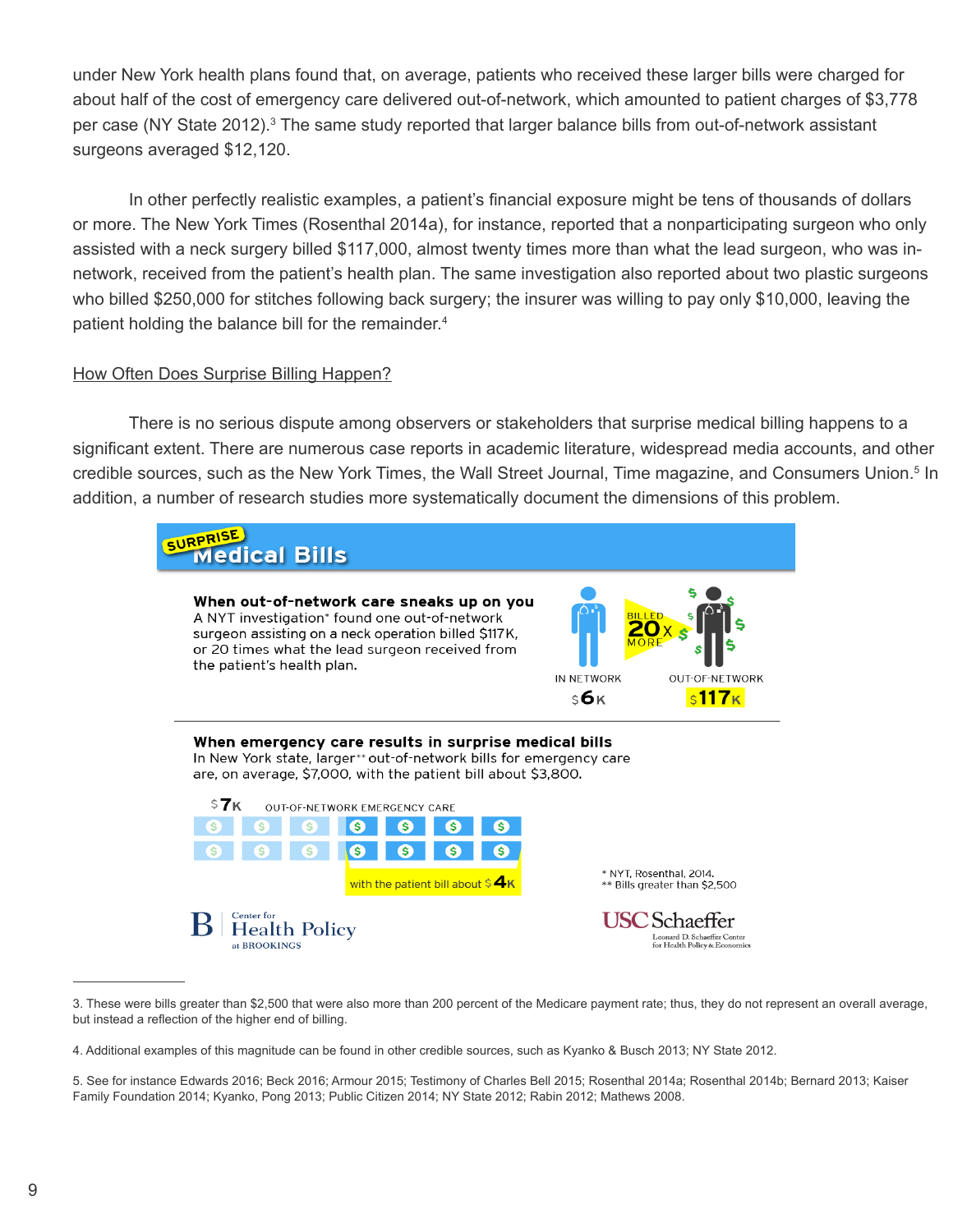A nationally representative survey in 2016 (Gunja 2016) reported that 21 percent of non-elderly adults have, at some time, received care at a hospital they thought was in-network but were billed by a non-covered physician. Viewed over a shorter time span, several national studies indicate, through various measures, that approximately five percent of people with private insurance experience a surprise medical bill within the span of a year or two.<sup>6</sup>



Source: Center for Public Policy Priorities (CPPP), Surprise Medical Bills Take Advantage of Texans (Sept. 2014)

<sup>6.</sup> A 2015 national survey (Hamel 2016) reported that, over the past year, six percent of households with insurance had problems paying medical bills stemming from receiving their care from a provider whom they were unaware was not in their plan's network. Similarly, a 2011 national survey (Kyanko, Curry 2013) reported that eight percent of privately-insured adults who received care in the prior year used an out-of-network physician. Among those, over half (58 percent) of the hospital-based instances were classified as "involuntary," meaning the patient had no choice due either to emergency, lack of knowledge, or unavailability of a network physician. (Medical emergency was the reason for classifying two-thirds of the hospital instances as involuntary.) In 2015, yet another nationally representative survey (Consumer Reports) found that 30 percent of privately insured people had bills in the past two years where their health plan paid much less than they expected. A quarter of those "surprised" patients were billed by a doctor from whom they did not expect a bill, and a seventh of surprised patients (or four percent of all privately insured adults over the prior two years) were charged an out-of-network rate when they thought the provider was in-network.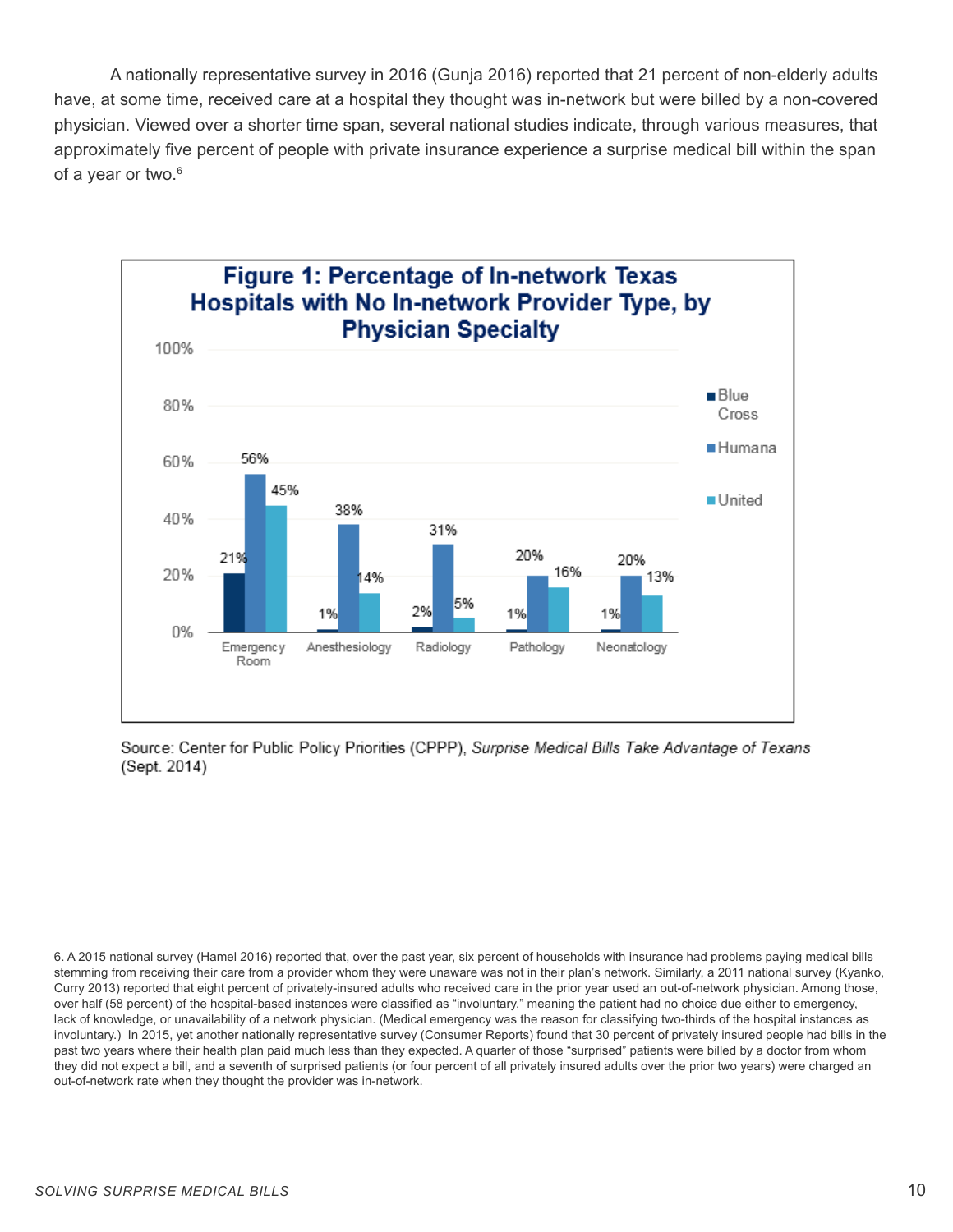

Even more extensive problems can be seen in particular markets.<sup>7</sup> A 2014 study of the top three insurers in Texas (CPPR 2014) reported a series of striking findings. A fifth of hospitals covered by Texas' largest insurer had no in-network emergency physicians on staff, and this was true for about half the hospitals covered by the other two large insurers [Figure 1]. These insurers reported that, on average, 41 to 68 percent of billings for emergency professional services at network hospitals were by nonparticipating physicians [Figure 2].

The Texas study found similar issues, but to a lesser extent, for hospital-based specialists [Figures 1 and 2]. With one of these large Texas insurers, a third of network hospitals had no participating radiologists or anesthesiologists, and a fifth of its network hospitals had no participating pathologists or neonatologists [Figure 1]. Viewed as a percentage of billings at the second and third largest Texas insurers, about a quarter of

<sup>7.</sup> In addition to studies above:

 <sup>•</sup> Over the 2007-2009 period, Colorado insurers reported that out-of-network providers accounted for about eight percent of the number of claims, and about six percent of claim amounts, from in-network facilities. Division of Insurance, Report of the Commissioner of Insurance to the Colorado General Assembly on Consumer Protections Against Balance Billing (Jan. 2010), http://hermes.cde.state.co.us/drupal/islandora/object/co%3A8599/.

 <sup>•</sup> In 2010, New York insurers reported receiving 1,261 complaints from subscribers about surprise medical bills for non-emergency physician care at outof-network facilities (NY State 2012). New York had ma fewer complaints about this for emergency care because its law then already required HMOs to hold patients financially harmless for balance billing in emergency situations.

 <sup>•</sup> A fifth of all health plans in the individual market offered through the federally-facilitated marketplace exchanges in 2015 lacked any identifiable emergency physicians in their provider networks (Dorner et al. 2016).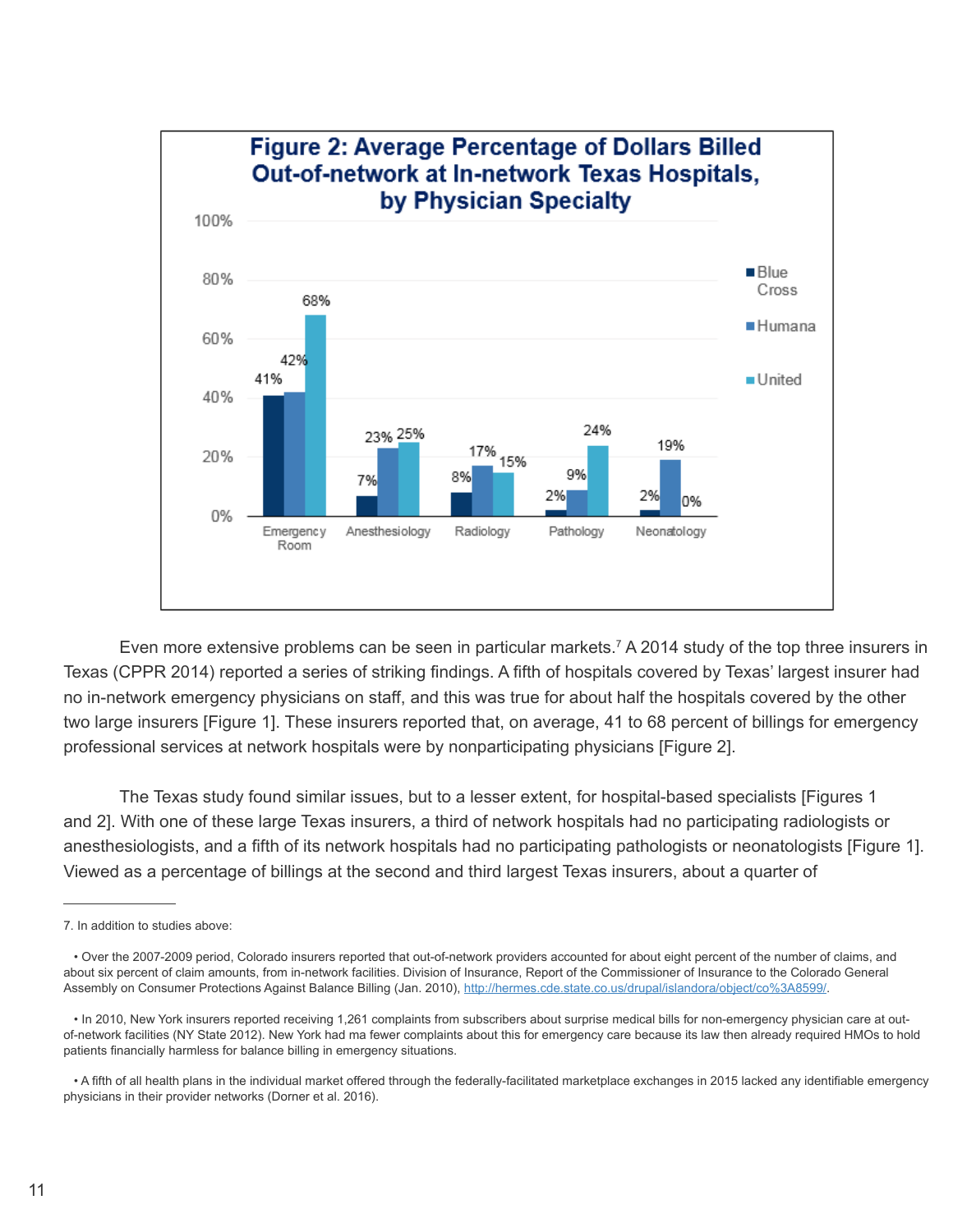

### Out-of-network care is often a surprise to patients



1/3 of adults having trouble paying medical bills say the problem stemmed from surprise out-of-network care.





70% of people having trouble paying out-of-network bills were unaware the care was out of network.



anesthesiology billings from network hospitals were by nonparticipating physicians, as were about a sixth of radiology billings [Figure 2]. Out-of-network billings were similarly substantial for pathology and neonatology at one of these three large insurers.

#### Will Surprise Billing Increase?

Not only is surprise medical billing fairly widespread, it is a problem that is likely to continue growing for several reasons. First, the parties involved are not likely to solve the problem themselves, under existing market structures and rules. The surprise element means, almost by definition, that this is not something consumers are likely to focus on when selecting insurance; thus, health plans have diminished market incentives to pay providers more in order to avoid the problem. Also, the ability of health plans' and hospitals' to negotiate reasonable rates with nonparticipating physicians is especially hampered for emergency services by the legal requirements that hospitals must provide such services, and plans must cover them, regardless of network participation.

Second, under existing market forces, provider networks are becoming narrower, creating more situations where patients encounter a mix of network and non-network providers. This is particularly the case in the non-group (individual) market, where narrow networks are especially pronounced as a result of competition on premiums for cost-conscious consumers (Cousart 2016; Bauman 2015; Polsky 2015), though network narrowing is also seen to some extent in the group market (Kaiser Family Foundation 2015).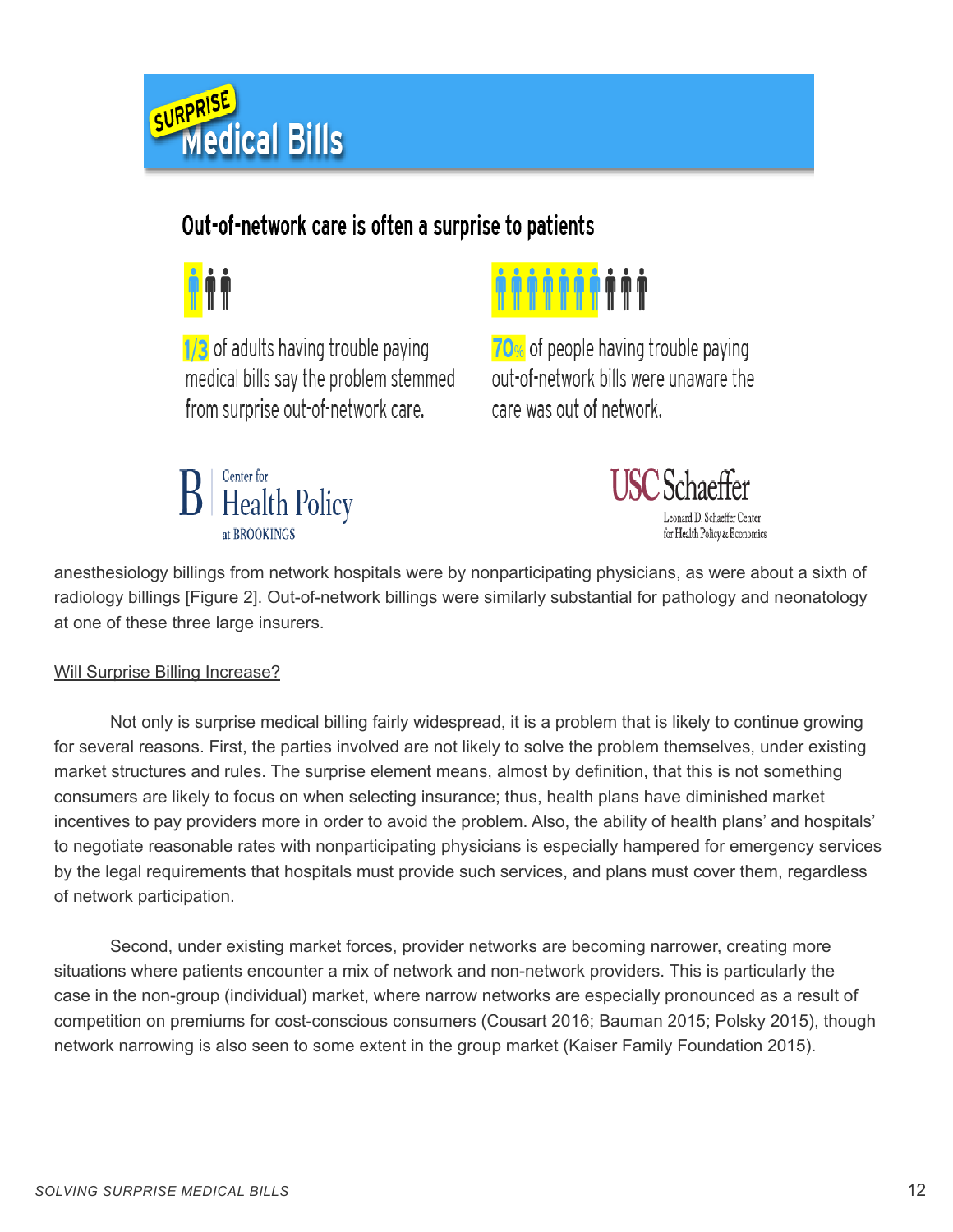In some instances, narrower networks are due not just to health plan strategies, but also to specialist physicians consolidating into larger groups that can then wield enough market power to refuse the payment terms that health plans offer. For instance, some hospitals have no anesthesiologists or emergency physicians innetwork because the only anesthesia or emergency physician groups in the area have not reached an agreement with area health plans (Kaiser Family Foundation 2014; Rosenthal 2014b).

Regardless of network size, when care is out-of-network, the financial consequences for patients are becoming more severe. Individuals and small employers are more frequently choosing HMO and EPO health plans that have no out-of-network coverage (Hempstead 2015), leaving patients exposed to the full brunt of non-network billing. Also, health plans with some out-of-network element are making that coverage leaner, with higher deductibles and coinsurance (Andrews 2012), or more restrictive definitions of allowable charges (NY State 2012). Finally, some, perhaps many, providers are more aggressively taking advantage of opportunities that the market presents to charge rates that greatly exceed network rates (AHIP 2015). Simultaneously, many providers are becoming more disciplined about collecting unpaid medical bills (Hall 2008). The combination of these various trends is pushing more patients into financial distress, and even bankruptcy (Hamel 2016).



The obvious unfairness to patients of the prototypical surprise billing situations, coupled with the increasingly severe financial consequences, has produced widespread recognition of a need for legislative/ regulatory action. President Obama's current budget proposal calls on Congress to "eliminate surprise out-ofnetwork health care charges for privately insured patients," as does Presidential candidate Hillary Clinton (US DHHS 2016; HillaryClinton.com 2015). On the Republican side, one of the bills introduced recently to rework the Affordable Care Act (H.R. 5284, titled the "World's Greatest Healthcare Plan Act of 2016") limits how much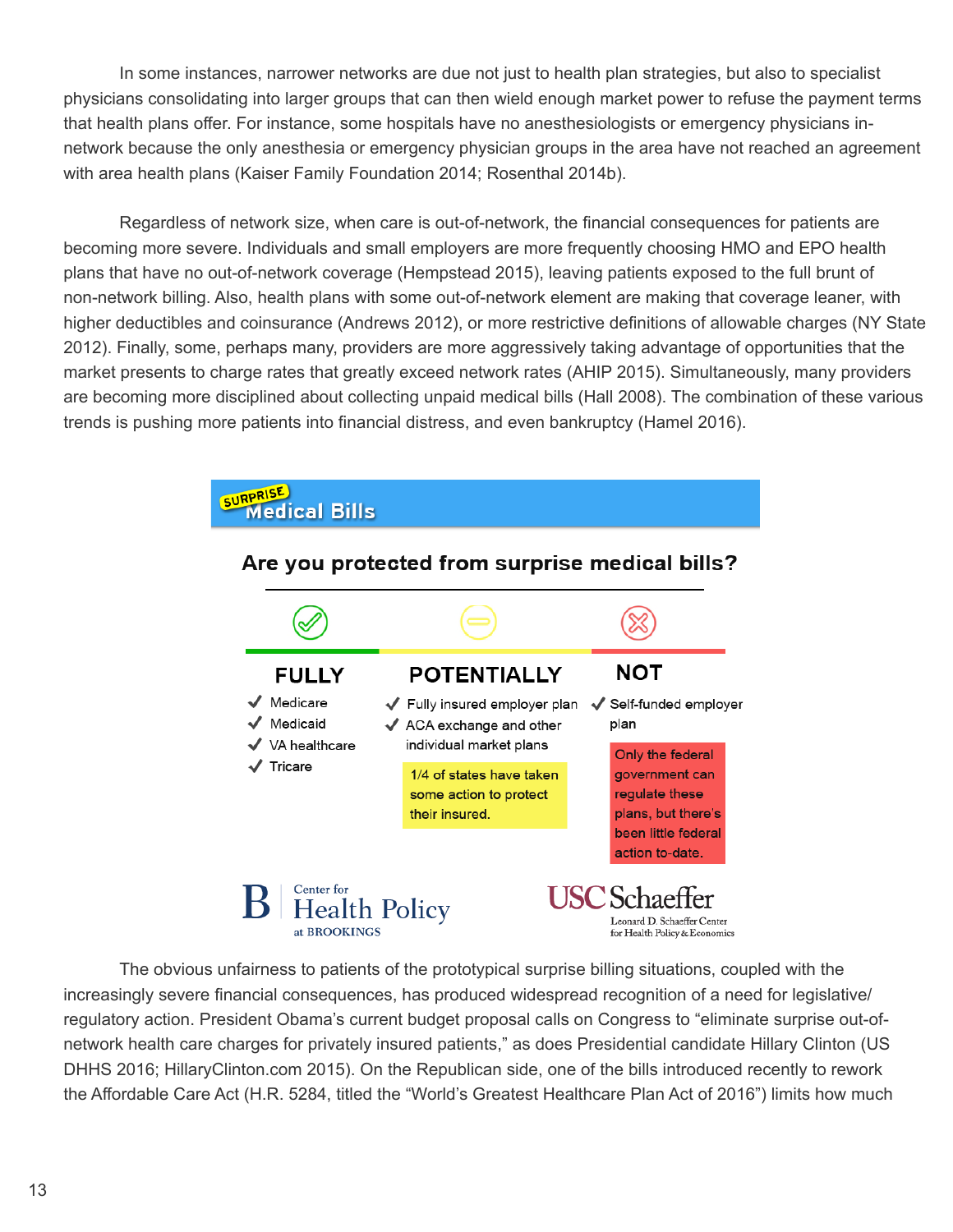hospitals and physicians can charge patients for emergency services out-of-network.

At the state level, support for some type of reform is even more clearly bipartisan. More than a dozen states have enacted various protective measures (Hoadley 2015; Public Citizen 2014). Notably, these reform leaders are a mix of "red" states (e.g., TX, WV, UT), "blue" states (e.g., CA, NY, IL, CT, MD), and "purple" states (e.g., CO, MN, FL). Bipartisan support can also be seen among lawmakers in additional states where reforms are being proposed (Cousart 2016), and in the adoption of a model act by the National Association of Insurance Commissioners that addresses surprise billing (NAIC 2015).

The consensus for meaningful reform is reflected by the absence of any serious opposition to taking some well-considered action. None of the major relevant interest groups or stakeholders appear to dispute that surprise medical bills are a problem that deserves attention.

Despite this broad-based consensus, there are divisions about what action lawmakers should take. Moreover, even where public policy has coalesced around a course of action, it inevitably has failed to address some important dimensions of the problem—in part because a federal law, the Employee Retirement Security Act of 1974 (ERISA), limits the applicability of state measures to fewer than one half of the privately insured, yet federal lawmakers, so far, have not undertaken a comprehensive solution.

To advance public policy deliberations and contribute to the existing literature (which is substantial), this White Paper shifts its focus away from the details of what states so far have been able to do, and considers more systematically what might or should be done (or not done), either at a state or federal level, considering all of the major dimensions of surprise medical billing.<sup>8</sup>

#### **Solutions to Surprise Medical Billing**

Surprise medical billing is a multifaceted problem; thus, we should not expect a single, simple solution. Instead, a combination of approaches is required, some of which are inevitably controversial. To understand why this is the case, we begin with measures that have achieved significant support but, on their own, are less effective.

#### **Transparency and Consent**

Perhaps the most straightforward way to mitigate surprise billing is to attempt to eliminate the element of surprise, by informing patients in a meaningful way when providers are out-of-network. At a minimum, directories of participating providers should be accurate, up-to-date, and reasonably accessible. State and

<sup>8.</sup> See, for instance, Pollitz 2016; Hoadley et al. 2015; Massachusetts Health Policy Commission 2015; Public Citizen 2014; Kyanko & Busch 2013.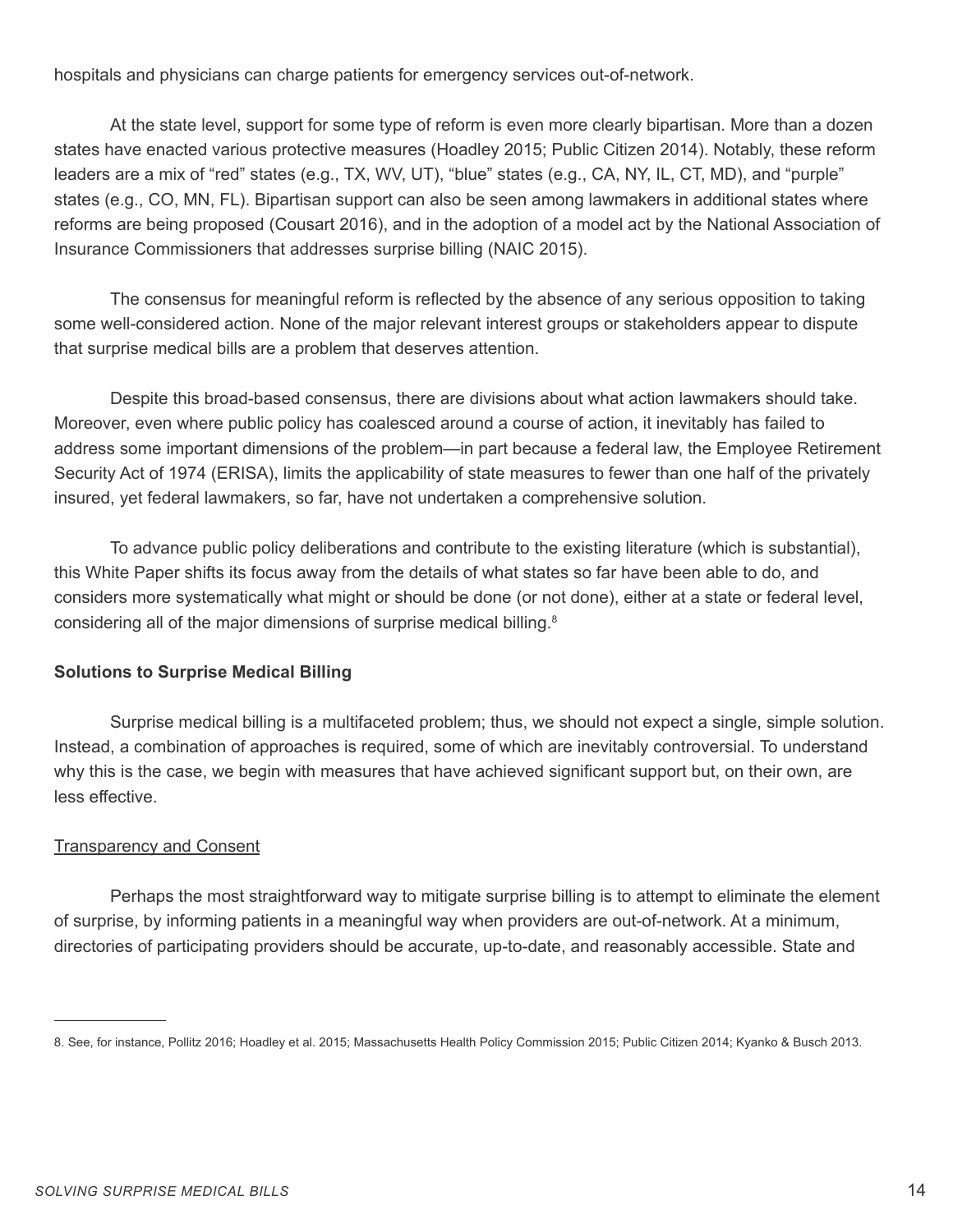federal regulators are doing more to bring that about.<sup>9</sup> However, accurate directories do not resolve the surprise element in the prototypical situations outlined above, where a patient does not have reason, or opportunity, to investigate a provider's network status, or where no network provider is available.

Going further, therefore, some states and the NAIC's model act (2015) require health plans and/or hospitals to be more active in notifying patients that providers might not be in-network.<sup>10</sup> Improved notice is the principal approach taken in a model act from the National Conference of Insurance Legislators (which, to our knowledge, only Louisiana and Texas have adopted; NCOIL 2011). The Act requires both health plans and healthcare facilities to provide "conspicuous written disclosure" of network status and to warn that nonparticipating physicians might balance bill. That Act also allows patients to request a full list of network participation for all providers based at the facility, but it contains no substantive protections beyond these (and other) disclosure requirements.

It is unrealistic to think that posted or form notification will be sufficient. Some patients may notice these, but many may not, and those who do not will still be genuinely surprised. Moreover, even if "warnings" are noticed, concerns remain over what patients reasonably can and should do if they are aware of the potential for surprise situations.

Obviously, nothing can or should be expected of patients in emergency situations. In non-emergency situations, though, one approach might be to give patients specific information on what out-of-network charges will be and allow them to consider whether to agree to the charges or to pursue other options. New York, for instance, stipulates that a referral from a network physician to a nonparticipating provider is a surprise billing scenario, thus subject to surprise billing protections unless the patients have given written consent that they knew the services would be out-of-network and would incur more costs.

In many of the situations previously described, patients may not have a meaningful choice, which limits the efficacy of this remedy. But, where meaningful choice sometimes exists, we might call this approach "informed financial consent." That phrase is used in Australia to describe their approach to the issue of balance billing (2012). In Australia, which has socialized health insurance, in order to bill patients for more than the government fee schedule allows, physicians must inform patients of the specific extra costs prior to the patient's agreeing to treatment.

California's new surprise billing law (AB-72) also adopts informed financial consent for private insurance. Noncontracting providers can bill full amounts for out-of-network services at in-network facilities only if the patient consents in writing at least 24 hours in advance, after receiving an estimate of the costs and notice that in-network options are available.

<sup>9.</sup> Mannatt, Directory Assistance: Maintaining Reliable Provider Directories for Health Plan Shoppers (California Healthcare Foundation, Sept. 2015), http:// www.chcf.org/~/media/MEDIA%20LIBRARY%20Files/PDF/PDF%20D/PDF%20DirectoryAssistanceProvider.pdf ; Families USA, Improving the Accuracy of Health Insurance Plans' Provider Directories (Oct. 2015), http://familiesusa.org/sites/default/files/product\_documents/ACA\_Provider%20Directory%20 Issue%20Brief\_web.pdf

<sup>10.</sup> Also, at the federal level, in order for Qualified Health Plans (QHPs) that sell through the federal marketplace to not count toward the out-of-pocket maximum count a patient's cost-sharing for ancillary specialists at network hospitals, the health plan must give patients written notice at least 48 hours before admission that some their hospital providers might be out-of-network. 81 Fed. Reg. 12304, March 8, 2016, https://www.regulations.gov/#!documentDetail;D=CMS\_FRDOC\_0001-1904 .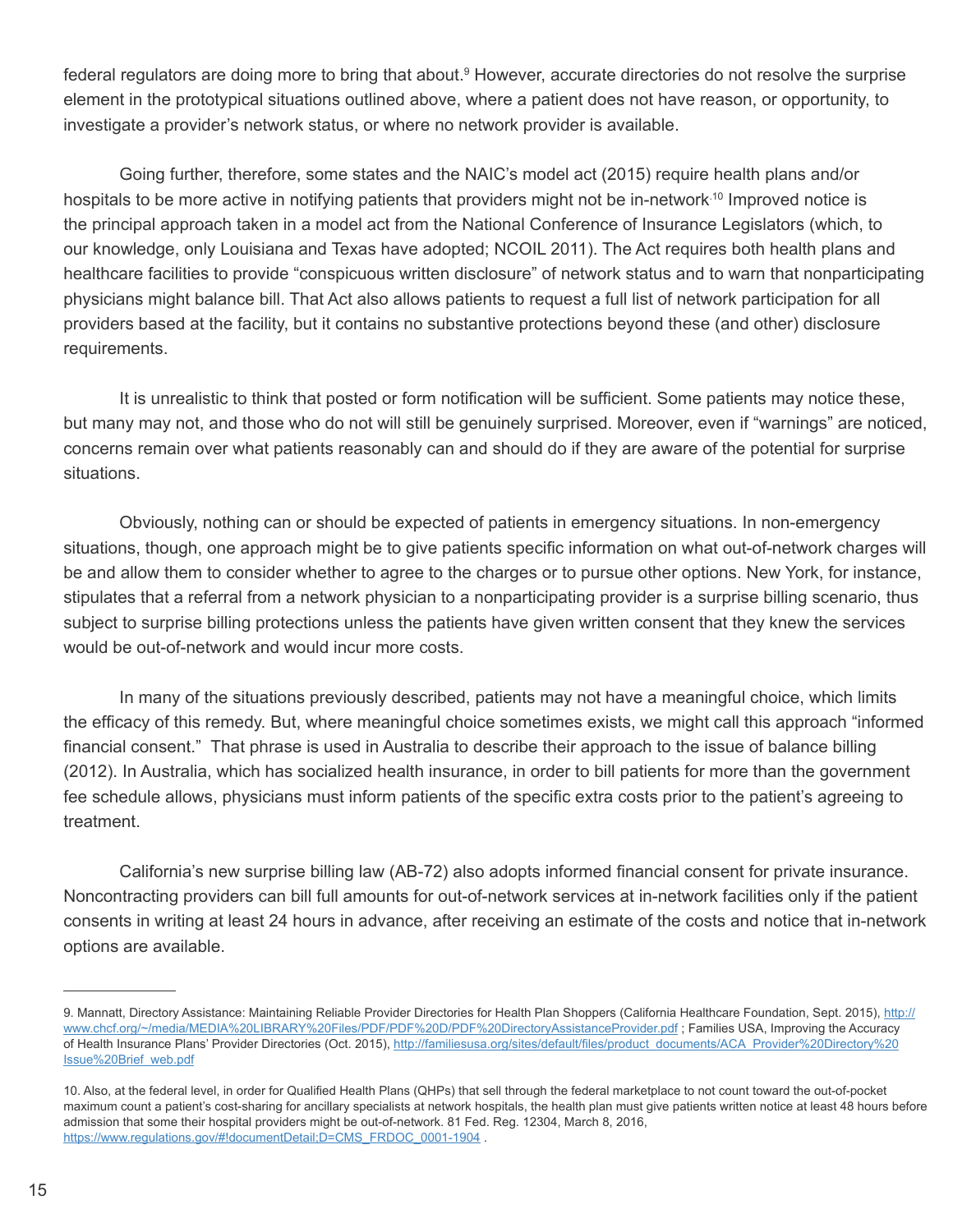Informed financial consent is also, essentially, the approach that U.S. Medicare takes in allowing physicians to privately contract with fee-for-service Medicare beneficiaries. Medicare does not permit participating providers to both receive Medicare payments and balance bill patients for amounts beyond the limited amount that Medicare allows. Physicians, however, can choose not to participate in Medicare at all, but still must give Medicare-enrolled patients extensive written disclosures that they will be fully responsible for their medical bills, despite being eligible for Medicare (Hammond 2014).11

Similarly, some private health insurers require participating physicians to pursue an informed consent approach when making referrals to nonparticipating providers, such as for laboratory services or home treatment. These insurers require the participating physician to give the patient written notice of the referral provider's nonparticipating status, the likelihood of being billed more, and the opportunity to obtain services in-network if desired.<sup>12</sup>

Patients who knowingly agree to incur extra costs cannot complain of mere surprise. They might, however, complain of coercion or undue pressure. Surprise billing situations do not typically arise in the calm atmosphere of selecting a primary physician; instead, they arise when patients are sick—looking mainly to the physician or hospital they chose, but then are confronted with the news that a secondary provider is required but is not in-network. Ideally, the principal provider would present in-network options alongside any recommendation for a nonparticipating provider. But, sometimes, no in-network provider is available (such as in an in-network hospital that lacks any participating anesthesiologists). Even when in-network options exist, referring physicians often do not know who is and is not in-network. And, patients in vulnerable situations will be hard-pressed to go against their principal provider's recommendation in the midst of treatment.

Coercive aspects are difficult to avoid once a course of treatment has begun. Taking that fact, and other inherent limitations, into account greatly reduces the potential scope of situations where informed financial consent might realistically be a satisfactory primary solution to surprise billing.

Nevertheless, informed financial consent might be a useful adjunct to a more aggressive regulatory approach. If regulators, for instance, were to ban balance billing in some circumstances, they might consider, as Medicare does, lifting that ban in prescribed situations where it seems appropriate to allow physicians to ask their patients to consider paying more than what others usually pay. Alternatively, regulators might withhold stronger remedies if patients are given adequate notice of providers' network status and rates. Federal legislation proposed by Rep. Lloyd Doggett (D-TX), for instance, would ban balance bills from nonparticipating physicians that treat patients at network hospitals unless the physician notifies the patient in advance and provides a cost estimate, which the patients agrees to pay.13

<sup>11.</sup> Sample private contracting forms can be found at http://www.aafp.org/dam/AAFP/documents/practice\_management/regulatory\_compliance/ MedSampContractAff.doc and http://www.aapsonline.org/index.php/site/article/sample\_medicare\_opt-out\_forms/.

<sup>12.</sup> See, for instance, Anthem Blue Cross, Advance Patient Notice for Use of a Non-Participating Provider (2012), http://www.cmanet.org/files/assets/ news/2013/02/apn-form-11-15-12-2.pdf

<sup>13.</sup> H.R. 3370, End Surprise Billing Act of 2015 (114th Cong.), discussed at http://familiesusa.org/blog/2015/10/surprise-medical-bills-rep-doggetts-billwould-protect-consumers.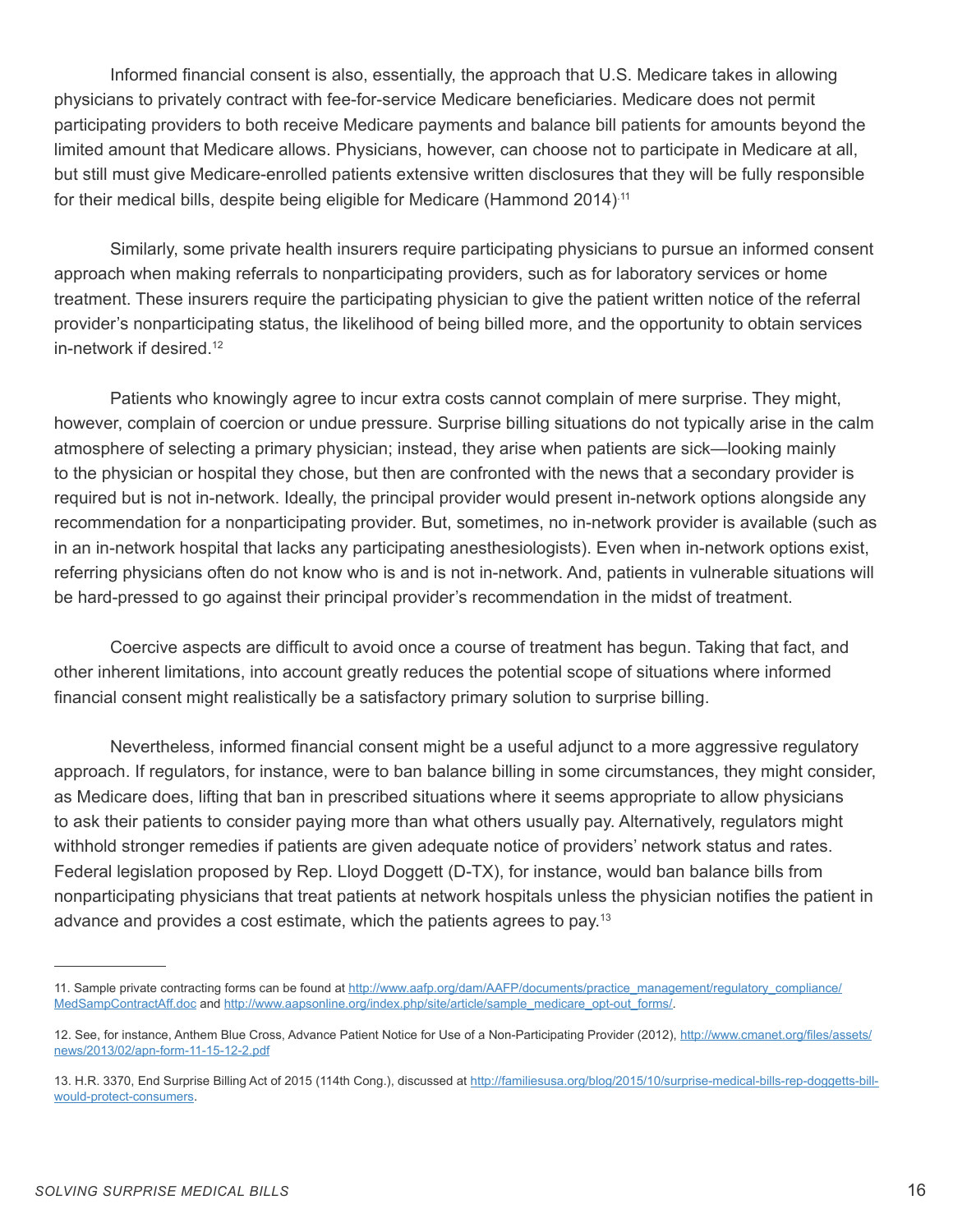Informed financial consent may eliminate the element of surprise, but patients may still feel pressure to continue with a planned course and timeline of treatment, and may lack the necessary information and control to reschedule care so that all providers involved are in-network. When mere notice or specific consent is insufficient to avoid unfair out-of-network billing, patients should be held harmless. Holding patients harmless means either that the health plan should pay the difference, that the provider should absorb the difference, or that some compromise should be struck between these two options. We next explore each of those possibilities for where the onus should lie.

#### Require the Health Plan to Pay

The tendency in emergency situations is to hold the health plan responsible for paying what is necessary, and to hold patients harmless. Emergencies are where patients have the least choice, and where the need for patient protection is most compelling. Providers also have less choice in true emergencies. Their professional ethics, backed by federal and state law, compel providers to treat patients in serious emergencies, regardless of how much they will be paid. Because, ultimately, someone must pay for such treatment, we naturally tend to look to insurers to foot the bill for emergency care.

The Affordable Care Act (ACA) forbids health plans (including employer self-funded plans) from treating emergency care as out-of-network (defining "emergency" from the perspective of a "prudent layperson," 45 CFR 147.138). This builds on similar laws previously adopted by most states, but because this is federal law, it can apply to self-insured employer plans as well as insured plans, which states may not do on their own (due to ERISA preemption). However, this law does not restrict balance billing by the doctors and hospitals that provide emergency services.

Treating emergency care as in-network means only that health plans cannot deny coverage, or impose higher deductibles or coinsurance, simply because a provider is out-of-network. Instead, health plans must regard patients as having received emergency care from network providers. But, federal law still allows the providers themselves to charge patients what they want. Although the ACA requires health plans to reimburse nonparticipating emergency providers at normal out-of-network UCR rates, this does not fully solve surprise billing issues because the ACA allows health plans to adopt their own methodology for determining "usual and customary." As noted above, health plans are becoming increasingly stringent about the market benchmarks used to determine allowable payment. If health plans pay less than providers' full charges, the ACA leaves providers free to bill patients for the balance (U.S. Dept. of Labor 2016).

One obvious solution is to require health plans to hold patients fully harmless by paying emergency providers' full charges (perhaps subject to an outside limit). However, doing that would tie the hands of insurers attempting to negotiate network participation with emergency facilities and physicians, and likely would lead to even higher charges. Why should emergency providers avoid price hikes or agree to substantial discounts if the law requires payment of full (or nearly full) charges in most treatment situations that apply to them?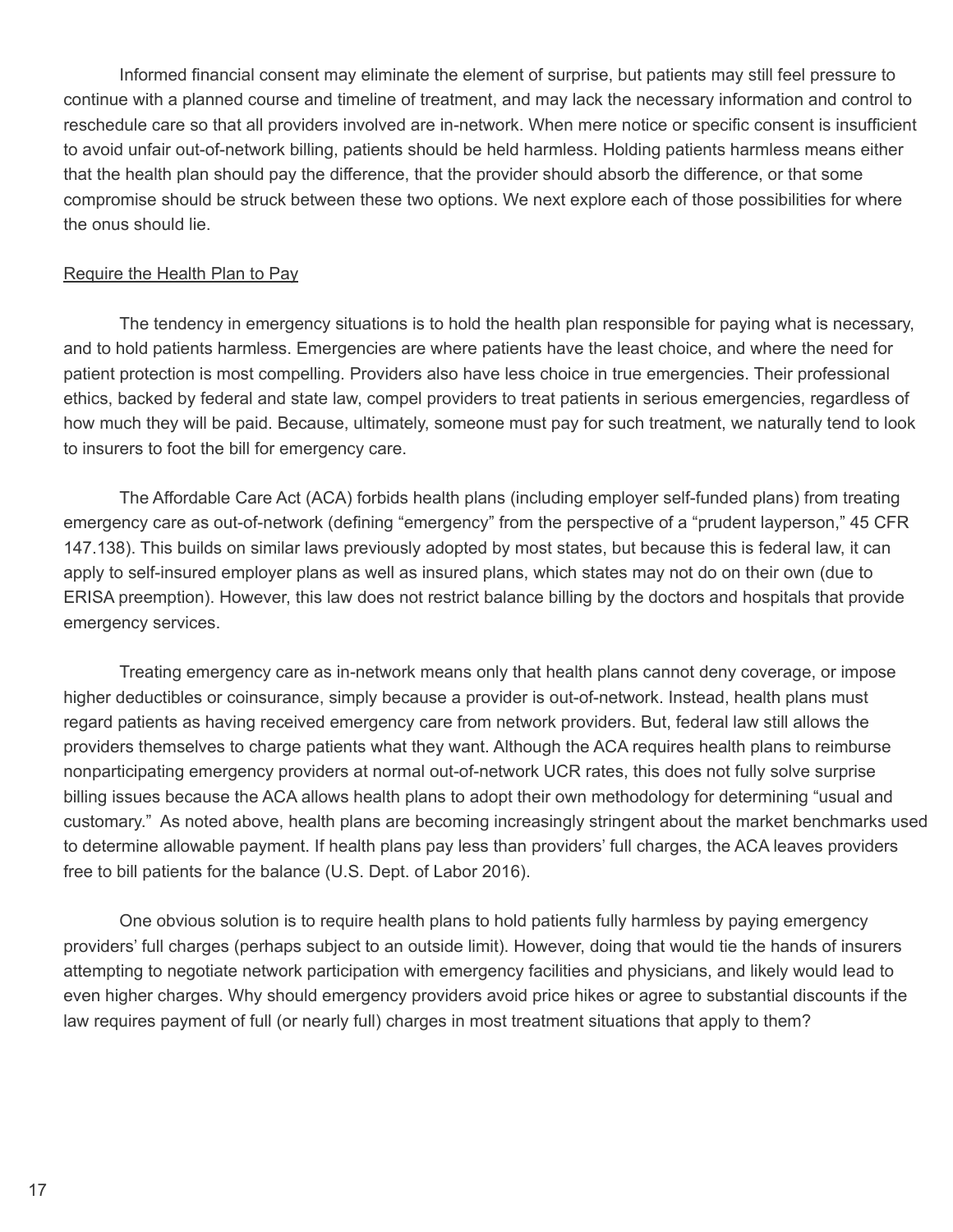Lawmakers should be reluctant to tilt market forces to this extent, even for emergency scenarios.<sup>14</sup> Doing that not only distorts market forces, it invites price-gouging. Indeed, some critics claim that emergency physicians sometimes refuse to negotiate at all with health plans (or refuse reasonable discounts), realizing that patient protections in emergency settings allow them to pressure health plans to pay much higher rates out-of-network (Lucas 2009; Goldsmith 2016). Similar accusations have been made about anesthesiologists, realizing that analogous rules about network adequacy can require health plans to pay full charges to nonparticipating hospital specialists.

Such tactics, to the extent they exist, are aimed at collecting more from health plans rather than from patients. But, these strategies entail billing patients for charges that might be considered inflated, leading to consumer debt and patient distress. Even if only health plans are required to pay the charges, that then drives up insurance premiums that consumers and employers pay.

An additional consideration about requiring health plans to hold both patients and providers harmless for emergency care is that doing so would be an incomplete solution unless the same requirement applies to self-funded employers. They cover roughly half of privately insured people. Although the federal government is free, legally, to regulate employers as if they were insurers, traditionally there is reluctance to doing so based merely on an employer opting to self-fund their workers' health insurance benefits. Thus, in considering comprehensive solutions to surprise billing, lawmakers should be cautious about placing requirements on insurers that they are not also willing to require of employers that are self-funded health care payers. Otherwise, there may be unintended distortions in the protections and obligations under insured versus selffunded plans.

#### Require Participating Hospitals to Protect Patients from Surprise

Instead of requiring health plans to pay nonparticipating physicians more, a different approach is to look to hospitals to use their leverage over, or relationship with, physicians to keep patients from receiving care from any nonparticipating physicians at network facilities. Insurers often include provisions in contracts with participating hospitals that require hospitals to use their best efforts to obtain participation by hospitalbased ancillary physicians on the medical staff, and sometimes insurers insist that hospitals obtain physician participation (NY State 2012). Building on that practice, President Obama's budget proposal would require hospitals "to take reasonable steps to match individual patients with providers that are considered in-network for their plan" (US DHHS 2016).

Operationalizing norms such as "best efforts" or "reasonable steps" could be difficult. Even if it is possible, this approach would not solve all surprise billing situations because some number of unfair out-of-

<sup>14.</sup> Another concern about solutions limited to emergencies is the difficulty in defining the boundary of "emergency." Two widely different definitions are currently in use: that under the Emergency Medical Leave and Treatment Act (EMTALA), which requires only "stabilization" that keeps a patient from suffering permanent harm (as judged by physicians), and the definition under insurance regulation, which judges emergency from the perspective of a "prudent layperson," meaning anything a reasonable person thinks might be an emergency. Other conceptions and definitions are possible between these two ends of the spectrum.

Moreover, even if the boundaries of emergency can be drawn clearly, emergencies often lead to a longer course of hospitalization. After emergency patients are stabilized, sometimes they can be transferred to network facilities, but when that is not done, it would appear anomalous to have a protective measure that applied only in an emergency room but not in the hospital room to which a patient might be admitted for extended care.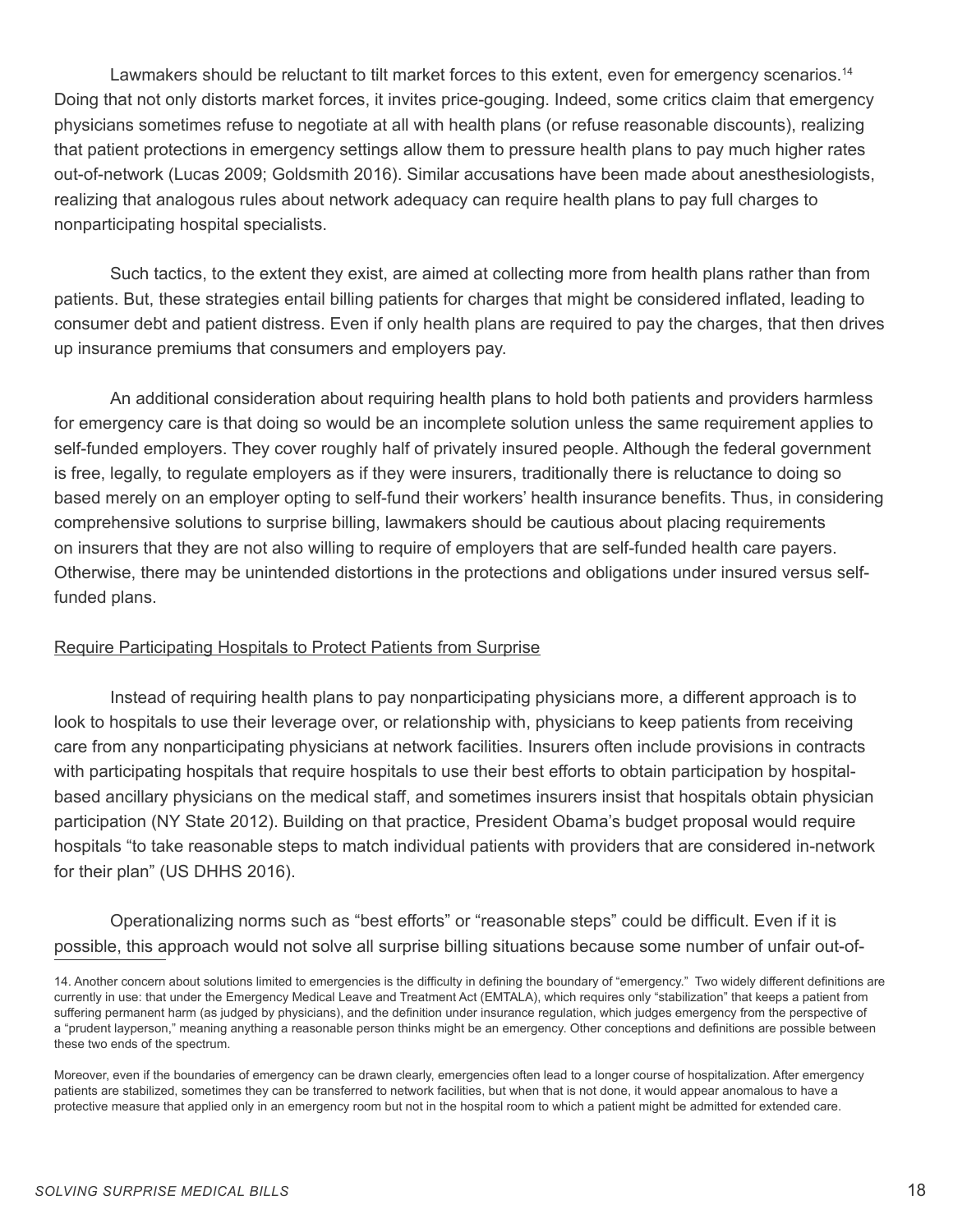network situations arise outside of hospitals, like in increasingly common free-standing ambulatory surgical or testing facilities.. However, much of the problem currently appears to be concentrated in hospitals, which have some leverage over medical staff physicians.

In theory, hospitals could take a "good citizen" approach to surprise balance billing by requiring physicians to accept network rates, or refrain from balance billing beyond insurer-determined "accepted" (UCR) rates, when treating patients in surprise scenarios. This could be done either as a requirement of medical staff membership, or as a contract condition when hospitals selectively engage physician groups as the exclusive source for ancillary specialist services.

Looking to hospitals to exert this much leverage through medical staff privileges or contracting, however, might not be realistic. In competitive hospital markets where physicians can choose among hospitals, the hospitals that do this more aggressively might find themselves with inadequate staffing. On the other hand, if all hospitals were expected to do something similar, affected physicians might not have much choice unless the physicians also act mostly in concert, perhaps because most of those in a relevant specialty are affiliated. Antitrust enforcers could be more active in scrutinizing situations where most hospital-based physicians refuse to join health plan networks, but such refusals do not necessarily violate antitrust law.

In many situations, hospitals may need to pay specialists extra to convince them to join networks; paying physicians directly is what hospitals often do currently in order for consulting specialists to agree to be on call for emergency patients (because many such patients are uninsured; O'Malley 2007). But, if additional hospital payment became commonplace across a broader range of patients and specialists, hospitals would have to add much of those extra costs into the rates they seek from health plans.15 In that way, consumers could end up paying for uncompetitive specialist fees after all.

One possible way to avoid that inflationary outcome might be to use one of the dispute resolution mechanisms described below to arbitrate between health plans and hospital-based specialists who fail on their own to reach agreement on network participation. Doing that could relieve some of the pressure on hospitals to ensure network participation by physicians seeking high compensation.

Nevertheless, if pressure intensified (from one source or the other) for designated specialists to join networks, these physicians might legitimately question whether forcing network participation is fair to them. In the same way that forcing health plans to pay full charges would distort market negotiations, forcing certain classes of physicians to accept network rates could give health plans too much power to reduce those rates below reasonable or fair-market levels.

Public policy should encourage hospitals to do what they reasonably can to ensure participation by key specialists in the hospital's primary insurance networks. However, a firm requirement that hospitals do so is too fraught with a risk of untoward market effects. In the end, it may be difficult to avoid biting the bullet of adopting some public mechanism to determine how much insurers must pay nonparticipating providers in surprise

<sup>15.</sup> For instance, according to Goldsmith 2016, "the average daily call pay stipend for orthopedics is around \$1,200; the amount for neurosurgery and interventional cardiology exceeds \$2,000."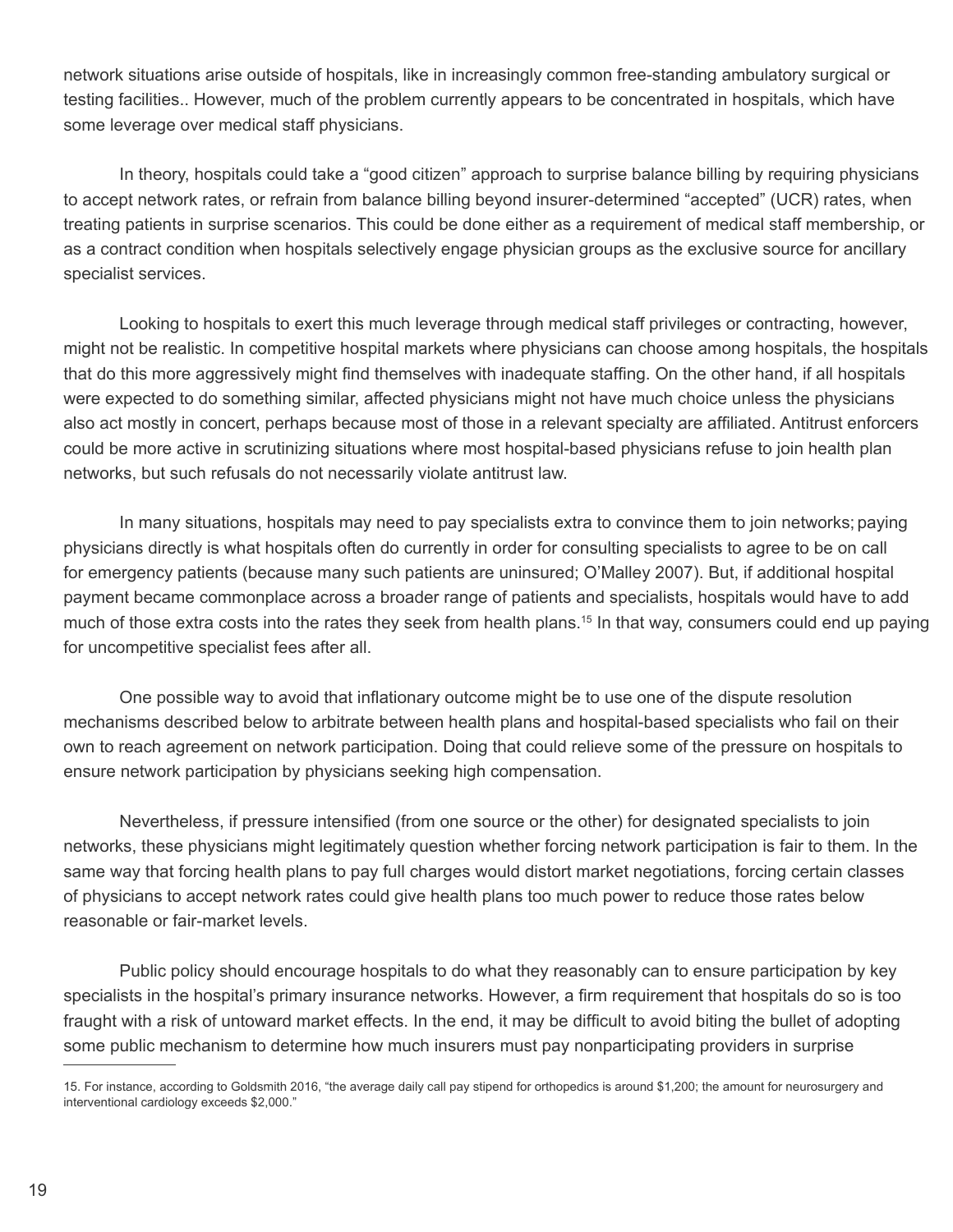situations. The following sections examine two general approaches: overt rate regulation and alternative dispute resolution.

#### Limit What Providers Can Charge Patients in Surprise Scenarios

Viewed from a Goldilocks perspective, we could hold patients harmless in surprise billing situations by placing the onus on health plans, but that could lead to provider payments that are too "hot." Placing the onus on providers, though, could lead to payments that are too "cold." Some policy analysts believe the "just right" middle approach is to regulate the rates that nonparticipating providers may charge, and that health plans must pay, in surprise billing situations (Murray 2013). One regulatory advantage of regulating providers rather than health plans is that ERISA, generally speaking, does not preempt states from regulating providers (New York State Conference of Blue Cross & Blue Shield Plans v. Travelers 1995).

A limited form of rate regulation could take the form either of a prescribed fee schedule that must be paid or a cap on rates that leaves market forces to operate below the cap. President Obama's budget proposal, for instance, would require hospital-based physicians "to accept an appropriate in-network rate as payment-in-full" in certain instances (US DHHS 2016). For out-of-network emergency services, a pending bill (H.R. 5284), sponsored by Rep. Pete Sessions (Rep. TX), would cap hospital payments at 110 percent of Medicare rates, and physician payments at 85 percent of UCR rates (as defined by states). Maryland provides a similarly detailed example. There, HMOs must pay out-of-network providers at least 125 percent of their average in-network rates or 140 percent of Medicare rates, depending on the circumstance.16 California's recent enactment requires health plans to pay the greater of their average contracted rates or 125 percent of Medicare. Others propose to cap out-of-network billing in surprise situations at 200 percent of Medicare rates (Public Citizen 2014).

In theory, an approach like this is workable. The difficulties are in determining the appropriate benchmarks for payment rates, and in the political and policy willingness to undertake any form of regulating provider payment rates under private insurance. Many stakeholders view provider rate regulation as anathema, and so would resist it in any form, even in surprise or emergency settings, fearing a slippery slope that leads to regulating all forms of balance billing (as Medicare does). Or, if limited rate regulation were considered, views would differ strongly on whether Medicare is a legitimate benchmark for payment rates, and what multiple of Medicare might be reasonable or excessive.<sup>17</sup> Starting with a generous multiple could give way to ever tightening limits (as Medicare did in a series of steps that limited physician balance billing 25

<sup>16.</sup> These levels apply to all out-of-network billing under HMOs, not just "surprise" billing. Maryland applies higher limits to "surprise" situations under PPOs, requiring insurers to pay out-of-network hospital-based physicians the greater of 140 percent of the insurer's network rates or the rate that the insurer recognized as allowable in 2009 inflated by a medical cost index, with the goal, essentially, of controlling out-of-network price inflation (Social & Scientific Systems 2015). These mild limits attach, however, only if the hospital-based physician opts to be paid directly by the insurer (by agreeing to "accept assignment"); otherwise, as of this writing, out-of-network PPO providers are (generally speaking) free in Maryland to balance bill patients, even in surprise situations.

<sup>17.</sup> In favor of using a Medicare benchmark, its rates are easier to determine than privately-negotiated network rates. Also, Medicare rates are often used as the basis for private market negotiations. Jeffrey Clemens & Joshua Gottlieb, In the Shadow of a Giant: Medicare's Influence on Private Physician Payments, NBER Working Paper No. 19503 (Jan. 2015), http://www.nber.org/papers/w19503. However, Medicare does not consistently track private market rates, which are affected considerably by the market position that different specialties occupy. Thus a fixed percentage of Medicare that is reasonable on average is likely to produce a relative shortfall for some specialties and a relative excess for others, compared with negotiated market rates.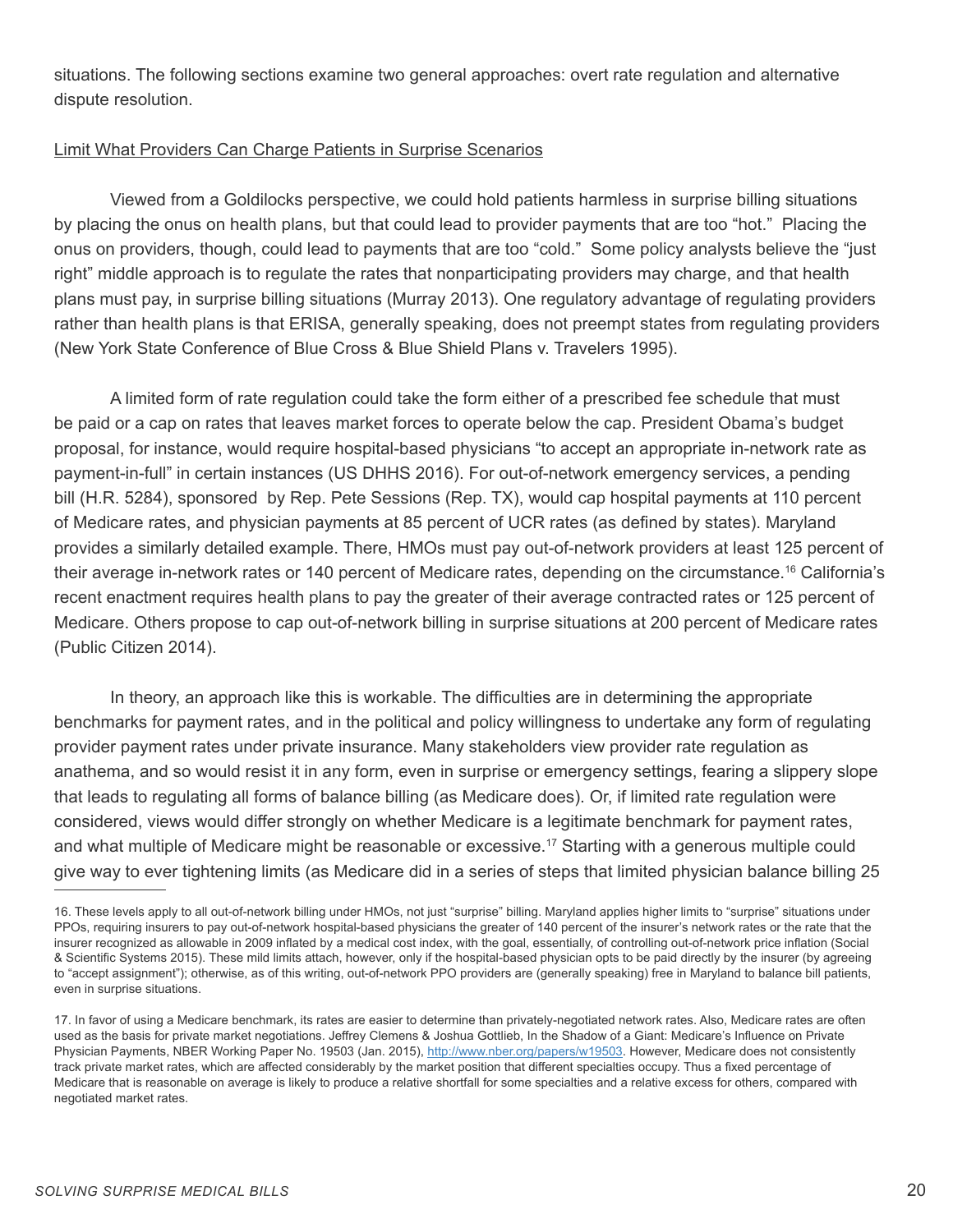Lawmakers' reluctance to take on these lightning-rod issues has more often led them to embrace an alternative approach. To hold patients harmless without distorting market negotiations or regulating rates, states increasingly require health plans and providers to settle between themselves, on a case-by-case basis, how much to pay for surprise out-of-network care.

#### Require Health Plans and Providers to Settle Surprise Balance Bills Between Themselves

Another approach to holding patients harmless who do their best to stay in-network, while being fair to both providers and health plans, is to prohibit providers from balance billing patients in situations of surprise out-of-network care and leave them to work out with health plans how much to pay for this care. In essence, this approach mimics the Biblical wisdom of King Solomon by requiring providers and health plans to "split the baby" of balance billing by forcing these two parties to decide between themselves who owes what, without involving the patient. This payment resolution can occur in several different ways.

The most straightforward approach (used in Colorado, for instance) is simply to prohibit billing patients beyond the normal cost-sharing they would have to pay for in-network care, but leave providers free to bill the health plan for the balance. The health plan can then challenge particular bills for being excessive, and those challenges can be resolved like any other billing dispute – through negotiation and settlement, or in court, under governing principles of contract law.18

Resorting to courts routinely, however, is expensive and uncertain. The uncertainty is enhanced by the lack of clarity and consistency in judicial approaches to determining the reasonableness of out-of-network billing (Hall 2008; Richman et al. forthcoming). States might improve the judicial process by enacting standards that guide courts in deciding these cases. For instance, legislatures might declare that insurers are obliged to pay only reasonable, market-comparable amounts, and they might specify how reasonable market rates should be derived.19,20Expensive and time-consuming litigation, though, would still be needed to apply these governing standards to particular cases.

An alternative approach is to create some more efficient means of non-judicial dispute resolution between providers and health plans over balance bills. Again, the idea is to hold patients harmless in prescribed circumstances of surprise billing. But, rather than leaving providers and plans to the own legal devices, several

<sup>18.</sup> Interestingly, some self-funded health plans do this routinely – for all medical bills – by declining to form any contracted provider network and instead setting strict limits on what rates they will consider to be reasonable, based on either a percentage of Medicare rates or on a maximum mark-up over facility costs. These health plans then protect covered patients from balance billing by negotiating on their behalf or defending them in court, if necessary. Tina Rosenberg, The Cure for the \$1,000 Toothbrush, NY Times Opinionator Blog, Aug. 13, 2013, http://opinionator.blogs.nytimes.com/2013/08/13/the-cure-forthe-1000-toothbrush/ ; Jay Hancock, How to Keep Down Sky-High Hospital Bills: Don't Pay, (Newsweek/Kaiser Health News, May 15, 2015), http://www. newsweek.com/how-keep-down-sky-high-hospital-bills-dont-pay-332271

<sup>19.</sup> Prevailing charges might be a poor basis for determining a fair market rate for medical services where market forces are muted because patients do not choose their providers. In such cases, fair market rates could be based instead on comparable services from providers that are chosen by patients.

<sup>20.</sup> States often do so, for instance, in determining how much to pay for medical care under workers compensation programs or under no-fault automobile insurance.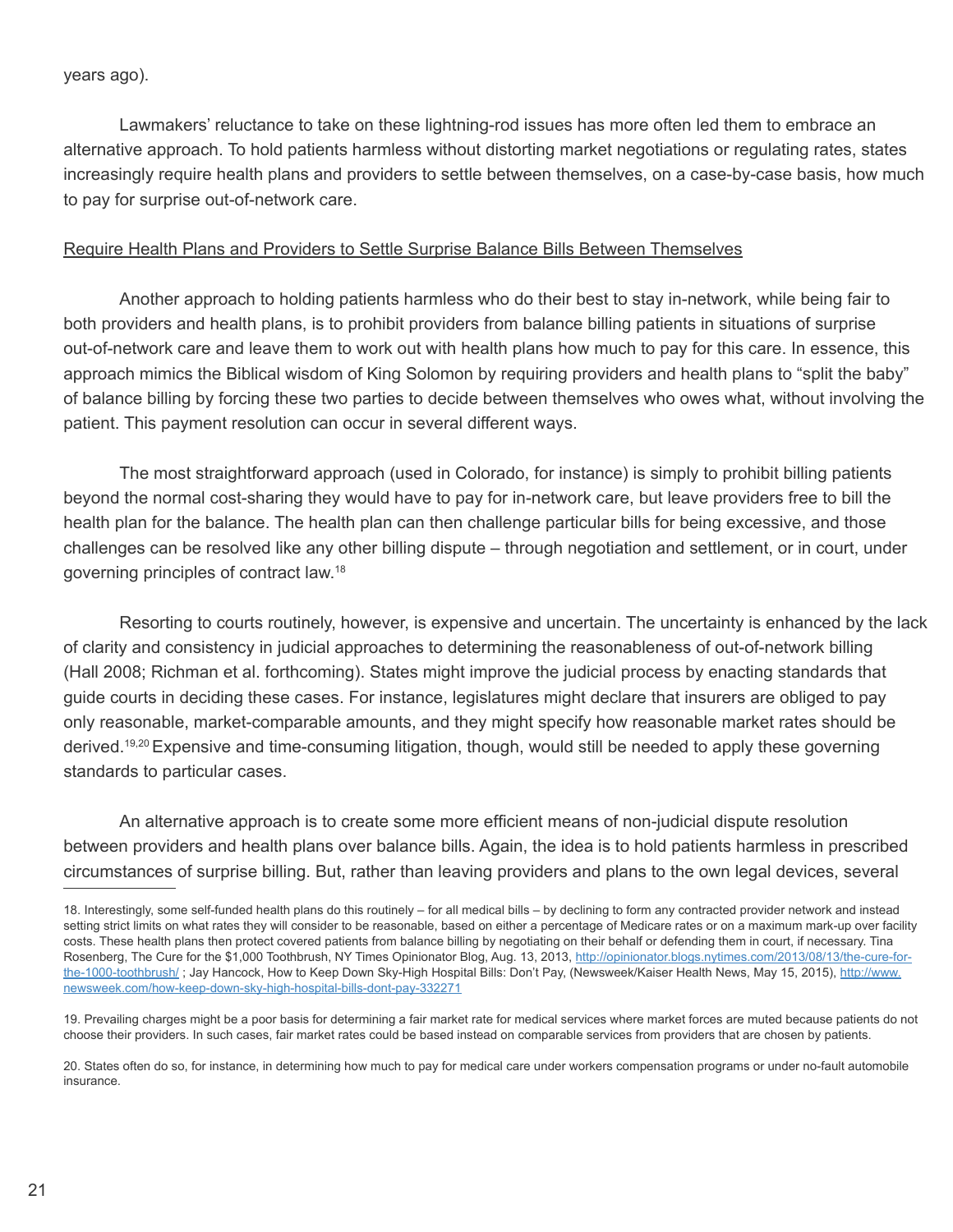states (notably FL, IL, NY, TX) and the NAIC's model act (2015) either allow or require them to use mediation, arbitration, or independent administrative review to determine appropriate payment amounts for out-ofnetwork care.

Each state's approach differs<sup>21</sup> Some provide non-binding processes (such as mediation, e.g., TX). Others are binding, but voluntary (the parties decide whether they want to use the process, e.g., CA, FL). When participation is optional, these processes are seldom used, reportedly because providers feel they are not likely to receive favorable decisions (Hoadley 2009; Hoadley 2015). Accordingly, at least one state (IL) calls for mandatory arbitration, but full formal arbitration can be complex and expensive. Therefore, in the latest advance, New York has enacted a streamlined form of mandatory and binding dispute resolution for surprise medical bills.<sup>22</sup>

In the New York approach—which is referred to as "baseball style" or "final offer" arbitration—the provider and the health plan each submit their best and final offer, and an independent reviewer (under contract with the state) then must select which side best approximates UCR rates, without compromising between the two sides.23,24 This approach is considered to be more streamlined for two reasons (Shorter 2009; Monhait 2013). First, when cases are decided, it may be more efficient for the reviewer to make a choice between one of two predetermined figures rather than needing to determine what is the precisely correct number.<sup>25</sup> Second, the distinct possibility that either side can lose outright creates a strong incentive for both sides to negotiate and settle without having to submit to "coin-toss" arbitration. Moreover, if arbitration decisions are made public, this process has the added advantage of developing a set of precedents that make future outcomes more predictable, which further increases the prospects that the two sides will reach agreement on their own.

Experience with New York's final-offer process is still too new to know much about how it is working. After the first six months, 60 cases had been decided involving regulated insurers; 58 percent of those (35) were decided in favor of the health plan, and 42 percent (25) in favor of the provider.26 In theory, judicial

21. States also differ considerably on who pays for the process and the extent to which the state subsidizes the process. And, states differ a good deal on which kinds of surprise bills (emergency vs. hospital ancillary), and which kinds of health plans (HMOs vs. PPOs), are subject to the process.

22. This process applies only to bills from non-hospital providers.

23. Reviewers have experience in medical billing and must consult with a physician from the relevant specialty. The reviewer is told, broadly, to consider the usual and customary fees charged and paid out-of-network when similar providers treat similar patients. New York Department of Financial Services, Protection from Surprise Bills and Emergency Services, http://www.dfs.ny.gov/consumer/hprotection.htm (updated Feb. 18, 2016).

24. This rule applies where coverage comes from regulated insurers. When coverage is from self-funded employers, ERISA pre-emption precludes involvement of the health plan; then (and when patients are uninsured), the reviewer is free to determine the appropriate amount for the provider to bill the patient.

25. A version of this approach proposed, but not adopted, in California, for instance, would have limited the parties' submissions to minimal documentation, including a 1,000 word written justification, rather than an evidentiary hearing, as occurs in many commercial arbitrations (Shorter 2009).

26. An additional 13 decisions were "split," presumably because they involved self-funded employers and so there was no health plan involvement. Chuck Bell, Programs Director Consumers Union, Letter to Pennsylvania Department of Insurance, Feb. 29, 2016, http://www.insurance.pa.gov/Documents/Balance%20Billing%20Comments/Balance%20Billing%20Comments%20-%20Consumers%20Union.pdf. Across all 73 decisions, all but two involved emergency care, even though New York also covers hospital ancillary providers, and outpatient referrals by network physicians to nonparticipating providers without notice of their network status.

Similar, but less complete, summary data for the first full year is reported by Crain Business News, April 7, 2016, at http://www.modernhealthcare.com/ article/20160407/NEWS/304079996.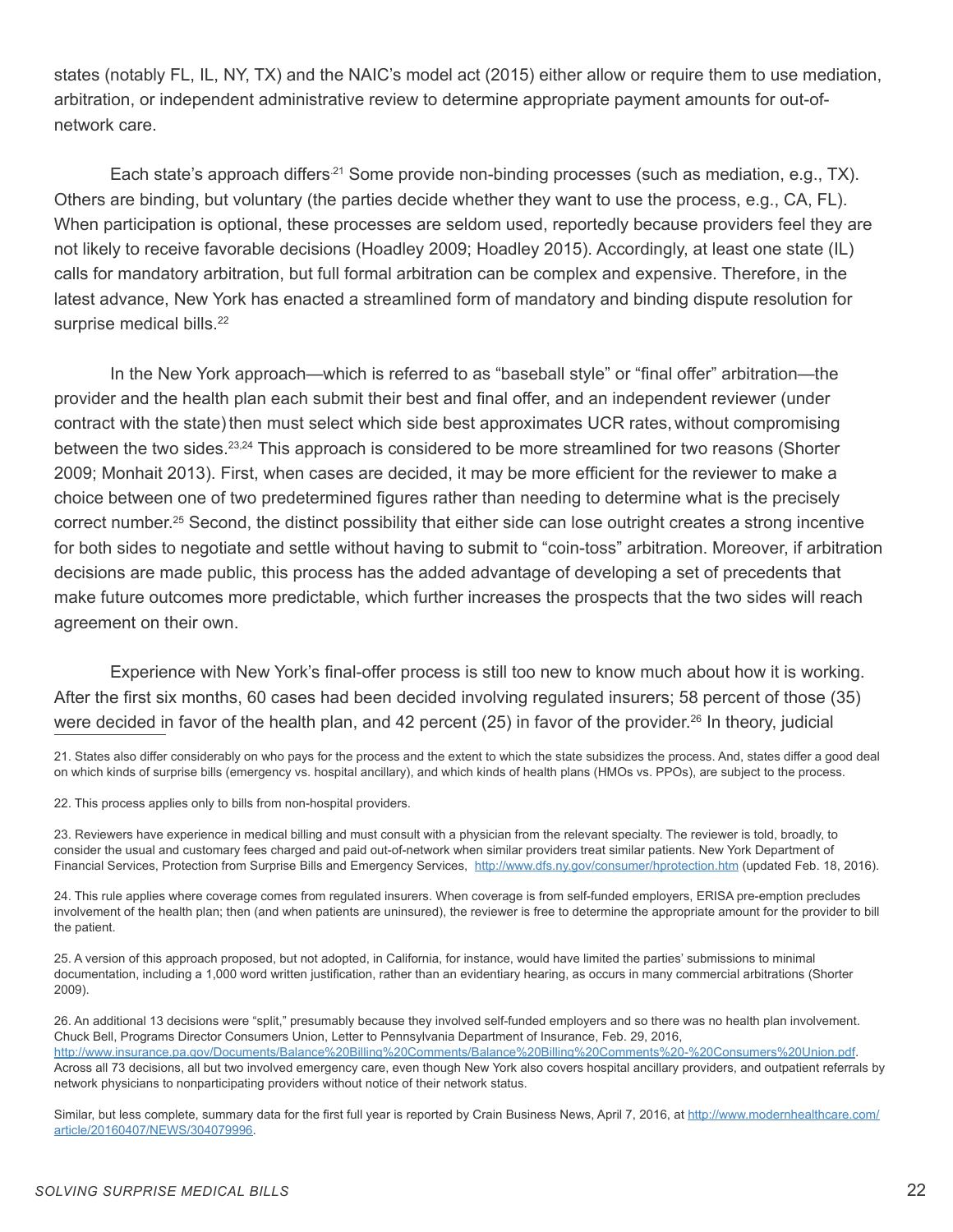appeals or challenges are possible, but so far none have occurred (to our knowledge).

Overall, we lack much comparative experience with the different dispute resolution approaches taken by various states, except to know that those with voluntary approaches (CA, FL) are seldom used.<sup>27</sup> Among mandatory processes, reasonable minds can certainly differ on what the best approach might be, but currently New York's approach is receiving the most attention.

It is also possible, however, to combine the rate regulation and dispute resolution approaches. A payment rate could be established as a default ceiling or floor that, absent unusual circumstances, applies if a provider and health plan fail to reach agreement, or that limits what a dispute reviewer may impose. For instance, providers might be limited to no more than two times what Medicare pays, or health plans could be required to pay at least 50 percent above Medicare rates – unless one of the parties establishes that this multiple of Medicare is out of sync with reasonable market rates.<sup>28</sup> The intent of such an approach would be to leave the parties free to seek payments that are below a ceiling or above a floor. Realistically, however, deviation from a limiting rate might prove to be uncommon, and so a hybrid approach might end up collapsing into a de facto rate-regulated approach. To avoid that, a dispute resolution mechanism is needed that keeps the burdens low to challenging the limiting rate when appropriate.

Another hybrid approach worth considering is to use mandatory streamlined arbitration to resolve negotiation stalemates with key hospital-based specialists whose inclusion is needed in order for the network's hospital services to be adequate. Above, we outline ways in which hospitals might encourage network participation by key specialists. But, when that does not succeed, or becomes too expensive for the hospital, the failed negotiations could be submitted to an arbitrator to determine fair payment rates for the particular specialty market.

#### **Recommendations**

Unfortunately, there is no single, simple solution to surprise medical billing. Instead, the complexity of the U.S. health care system requires a multifaceted approach – one that leaves room for ongoing adjustment and further development. Based on the experience to date, the following are our major recommendations, which are further distilled on page 26.

#### **1) Take a Comprehensive Approach**

The need for protection is most compelling in emergency situations, but patients clearly deserve protection from surprise bills in other common hospital scenarios (ancillary and consulting specialists). Thus:

<sup>27.</sup> A broadly analogous form of independent review designed to resolved insurance coverage disputes over medical necessity has worked reasonably well. Kelch Associates, Ten Years of California's Independent Medical Review Process (California HealthCare Foundation, Jan. 2012), http://www.chcf.org/~/ media/MEDIA%20LIBRARY%20Files/PDF/PDF%20I/PDF%20IndependentMedicalReviewHistory.pdf. However, those disputes involve different parties (patients), and different issues (medical expertise).

<sup>28.</sup> The NAIC's Model Act (2015), for instance, establishes a "benchmark" payment rate that is "presumed to be reasonable" if it is a specified percentage of Medicare's payment rate or of some other "public, independent, database of [prevailing] charges." California recently enacted a similar approach for surprise billing (AB-72) that requires plans to pay the greater of 125 percent of Medicare rates or the health plan's average contracted rates for the services in question. However, if providers are not satisfied with this amount, they may seek independent review to determine if the amount is "appropriate" based "on all relevant information" (which is a standard taken from California case law regarding reasonable charges or value for medical services)..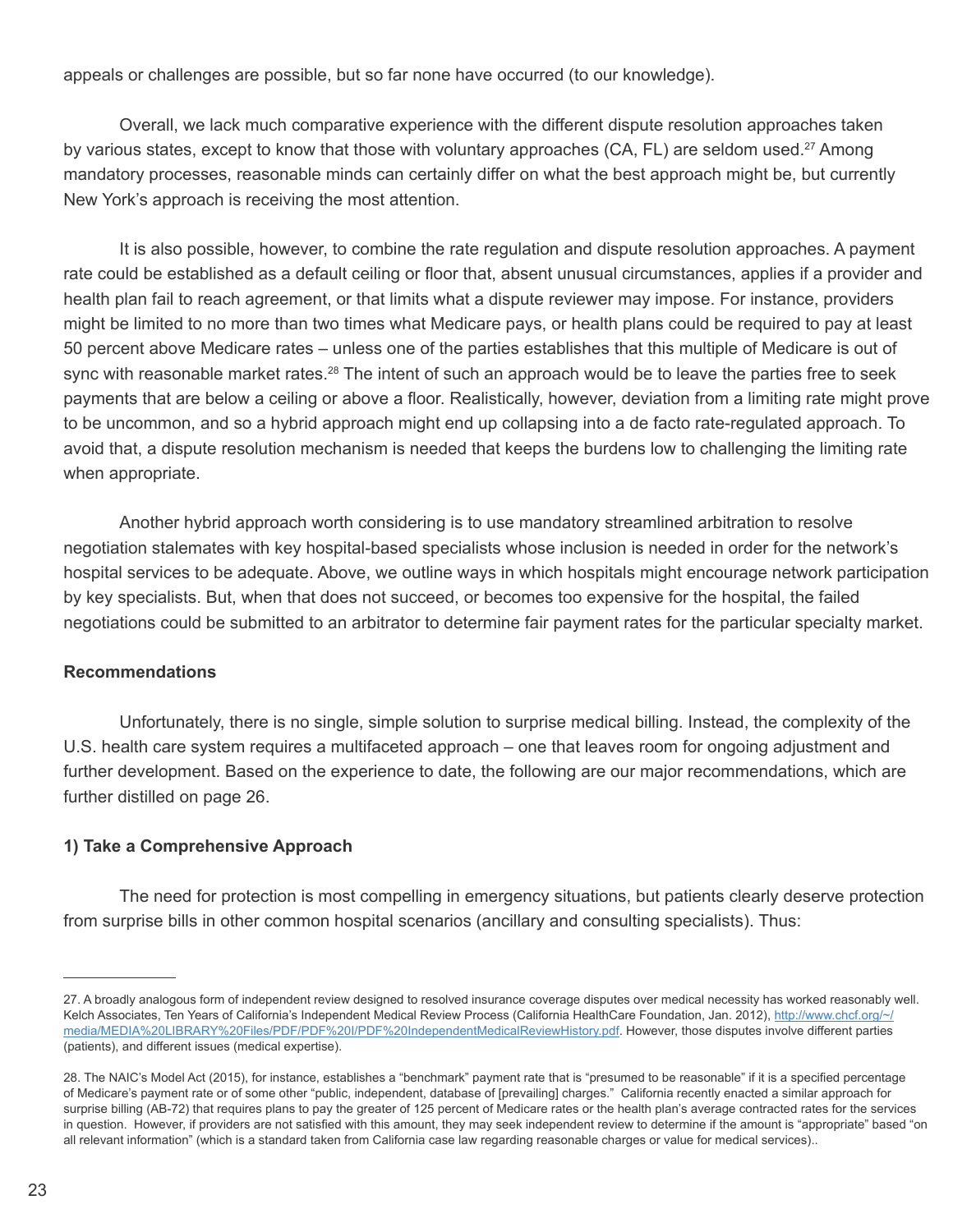• Solutions should target all out-of-network billing at in-network facilities, along with all care resulting from emergency screening and patient transfers (including ambulance transport) at out-of-network facilities.

Doing this avoids the need to draw difficult or arbitrary distinctions among different types of hospital services or urgent care situations. In addition:

- Patients also deserve protection from surprise billing in various outpatient settings, such as ambulatory surgery facilities and laboratory testing.
- Protections should extend to all types of health insurance plans (HMOs, PPOs, etc.).

Although solutions should be comprehensive, there may be reason to adopt somewhat different solutions for different aspects of the problem. For instance, the more severe market failure that accompanies emergency services may call for more overt regulation than for other hospital-based services.

#### **2) Take Federal Action to Protect More Patients**

State enactment provides the greatest room for adapting to local market conditions and for continuing to try different approaches. However, federal action may be necessary to protect the half of the privatelyinsured market that is in self-funded employer plans. States have sufficient authority over people in selffunded plans if the remedies are directed only to providers. But if health plans are included, either a federal remedy is needed, or a federal enactment that provides states the necessary authority.

Without a Congressional enactment, the Department of Labor lacks full authority on its own to impose a comprehensive solution. Its authority under ERISA includes informing subscribers and resolving disputes with plans. Although these are two important elements of a comprehensive solution, currently lacking is any authority over appropriate payment amounts by plans to providers. It might be possible, however, to craft a partial solution under existing ERISA law by combining state authority over provider payment with Department of Labor authority over dispute resolution with health plans. This more complex federal/state hybrid would require further legal analysis, and most likely would remain incomplete.<sup>29</sup>

A more comprehensive federal remedy could be extended from the Affordable Care Act's existing patient protections for emergency treatment. Or, federal legislation could give the states flexibility to tailor alternative measures that are at least as protective as those provided by a federal default solution.30

<sup>29.</sup> For instance, other than for emergency treatment, existing state and federal authority would not appear to encompass a requirement that selffunded employers waive out-of-network cost sharing.

<sup>30.</sup> This is essentially the approach used in the Health Insurance Portability and Accountability Act of 1996, for portability of group insurance coverage, and in the Affordable Care Act, for insurance exchanges.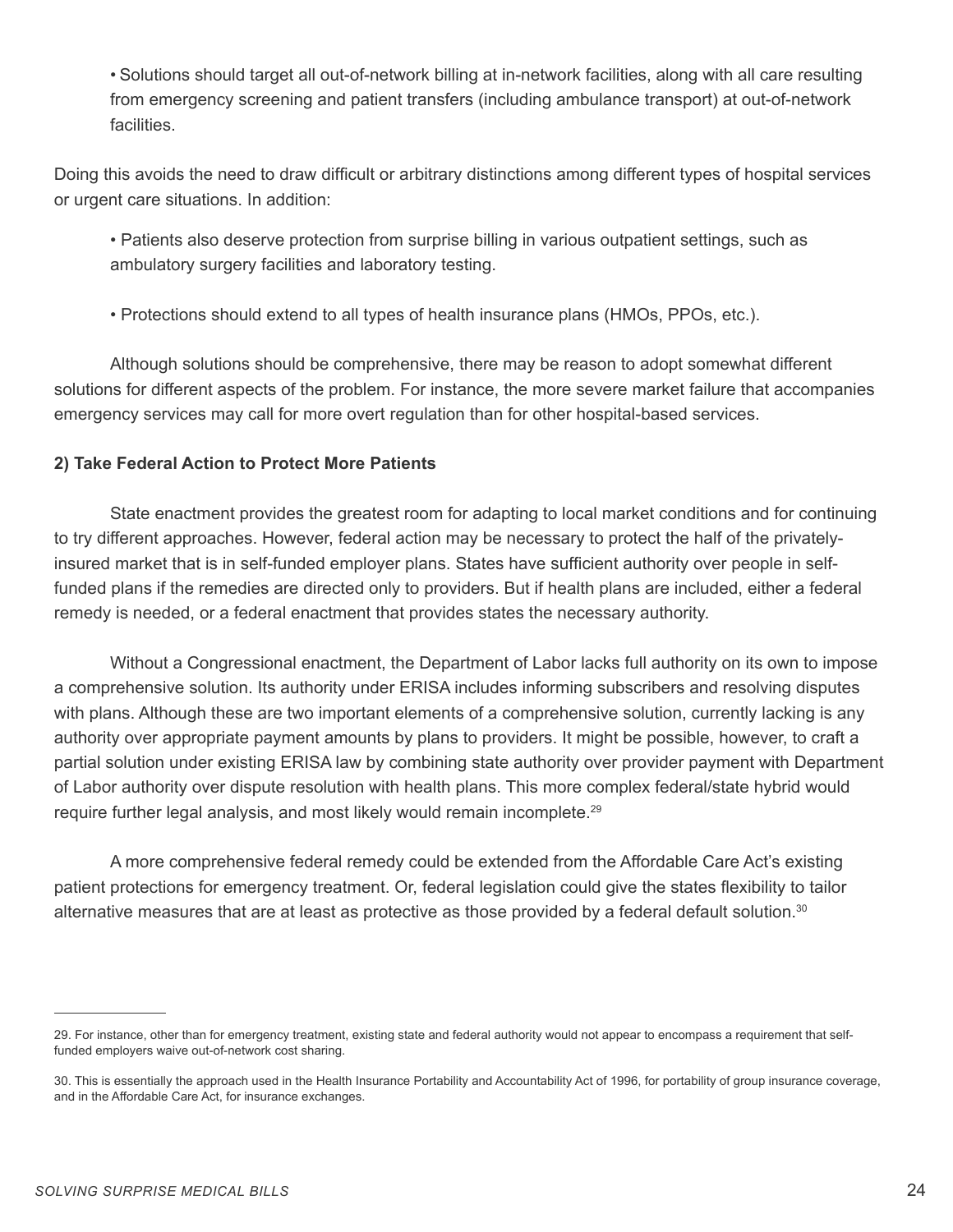#### **3) Recognize that Improved Information Is Necessary but not Sufficient**

Patients need good access to current, accurate information about network membership, but this alone will not solve most surprise billing situations. Notifying patients sometimes makes it feasible to freely consent to out-of-network billing. However, for notice to be adequate, it should include a case-specific estimate of the extra costs, and information about feasible in-network alternatives. These options should be presented at a time, and in a fashion, that does not pressure capitulation.

#### **4) Hold Patients Harmless when Unfair Surprise Cannot Be Avoided**

Although the best remedies for surprise billing can be controversial, the controversy should not deter lawmakers from crafting a solution that holds patients financially harmless when they take reasonable steps, or have no reasonable opportunity, to avoid out-of-network billing.

• Holding patients harmless means that health plans charge them only in-network deductibles and cost-sharing and that providers not "balance bill" patients for the portion of their charges not paid by health plans.

#### **5) Encourage Hospitals to Increase Physician Participation In-networks**

When hospitals contract with specialists for hospital-based services (emergency, pathology, radiology), the preferred policy approach to address surprise billing among specialists at in-network hospitals would be to have hospitals require participating physicians to join at least the primary health plan networks that the hospital joins. They could also require network participation as a condition of medical staff membership, for these and other key hospital-based specialists such as anesthesiologists. Health plans could require hospitals to do so, in order to join their networks, as long as doing so does not add unduly to insurance costs.

To encourage hospitals and health plans to use this leverage where it exists:

• Regulators could question whether health plan subscribers have adequate access at hospitals that lack sufficient network participation by key hospital-based specialists.<sup>31</sup>

• Regulators should also use antitrust authority more actively to determine whether market power is being used inappropriately when most hospital specialists refuse to join networks.

Depending on local market conditions, hospitals might not be able to implement the preferred approach. If hospital-based specialists refuse to accept network payment rates, meeting a more robust network adequacy standard for hospitals might require either that health plans pay higher rates or that hospitals subsidize a portion of payments to specialists – either of which could increase insurance premiums. To avoid that:

<sup>31.</sup> Declaring that a hospital provides "inadequate" access does not bar it from network participation. That means only that a health plan would have to rely on some other area hospital to satisfy network adequacy standards.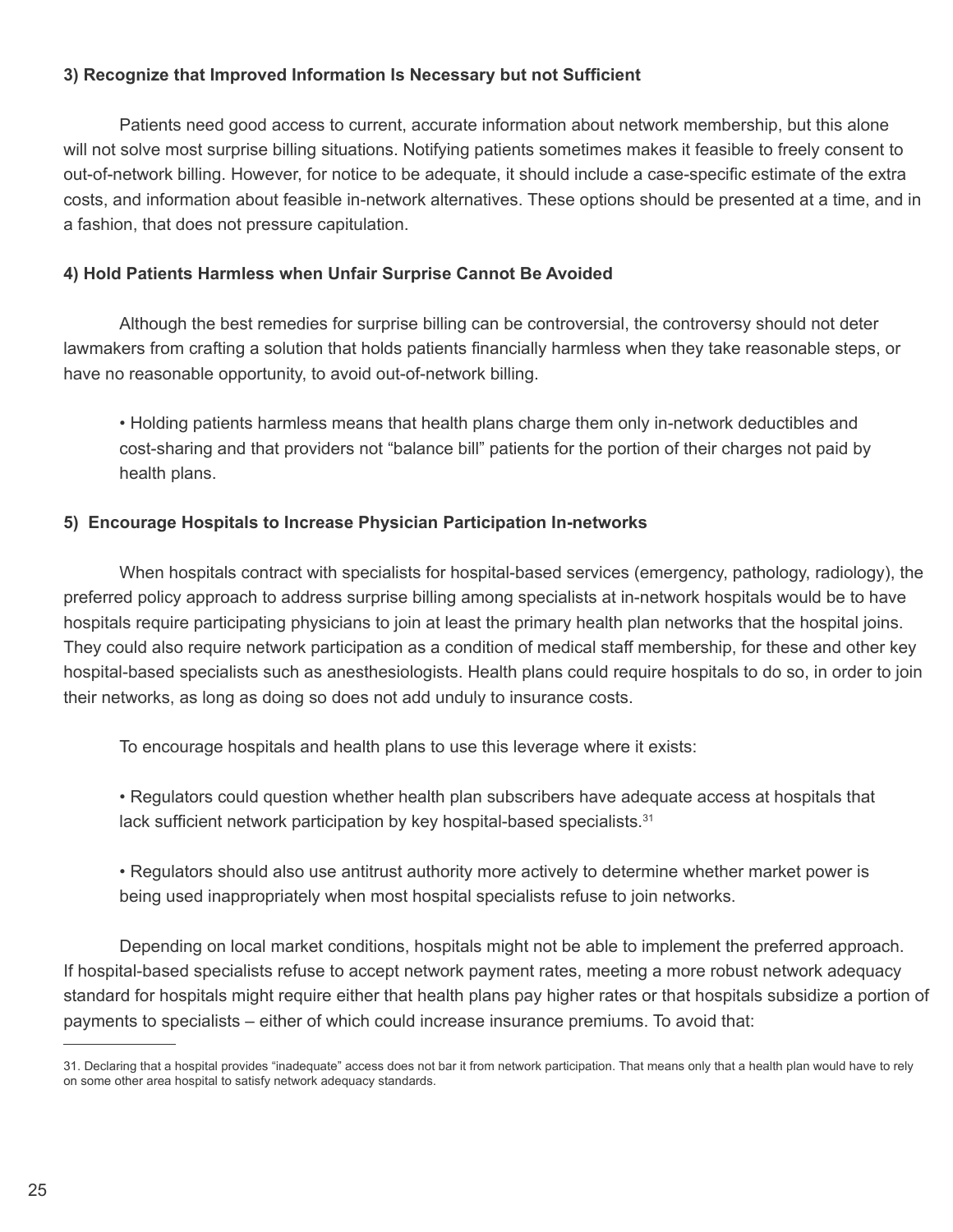• Failed contract negotiations with key hospital-based specialists could be submitted to mandatory dispute resolution.32

Strong measures that affect the negotiating relationships among hospitals, physicians, and payers are fraught with a risk of unintended market consequences. Therefore:

• The fairness and cost impacts of steps taken to increase network participation should be further evaluated.

#### **6) Resolve How Much Health Plans Should Pay Nonparticipating Providers in Surprise Situations**

Lawmakers have two basic options for determining how much health plans should pay nonparticipating providers, keeping in mind the need for administrative feasibility and to avoid unduly distorting market dynamics:

• Regulate provider rates in surprise situations; or

• Mandate a form of dispute resolution.

Rates can be regulated as a multiple of rates either that Medicare pays, or that health plans negotiate in their networks.<sup>33</sup> The advantage of health plan negotiated rates is that they are market-determined. Medicare rates, however, are easier to determine and are often used as the basis for private market negotiations (Clemens 2015). Either way, it is a legislative policy judgment what multiplier to apply to the reference rate. A rate regulation approach would need to be evaluated periodically to determine its market impacts and its fairness to the respective parties.<sup>34</sup>

An alternative to rate regulation is mandatory dispute resolution of surprise medical bills.<sup>35</sup>

• The most efficient method appears to be "baseball-style" arbitration, which requires the reviewer to choose one of the two parties' final offers.

Arbitration can also be used to resolve disputes over fair payment terms in contracts that health plans negotiate with hospital-based specialists, in order to reduce situations where these specialists are out-of-

<sup>32.</sup> A different or modified form of dispute resolution might be required, however, than the simplified "baseball" approach outlined above.

<sup>33.</sup> A third approach is to limit rates to a percentile of UCR, as defined by a credible source. Connecticut, for instance, requires insurers to pay up to the 80th percentile of the range of undiscounted charges from similar providers, as determined by FAIR Health, an independent nonprofit firm that maintains a database of provider charges (Beck 2016). Although this database reflects what billing practices are actually "usual and customary," prevailing charges are not necessarily "reasonable," especially for specialties where consumers do not choose the physician and so normal market forces are absent.

<sup>34.</sup> See for instance Social & Scientific Systems (2015).

<sup>35.</sup> Ideally, dispute resolution should be only between plans and providers, and not involve patients. If this is done under current law, however, ERISA bars states from mandating dispute resolution for employer self-funded plans. Nevertheless, for subscribers in such plans, states may mandate dispute resolution between patients and providers. If so, states should arrange for advocates to assist patients at no cost.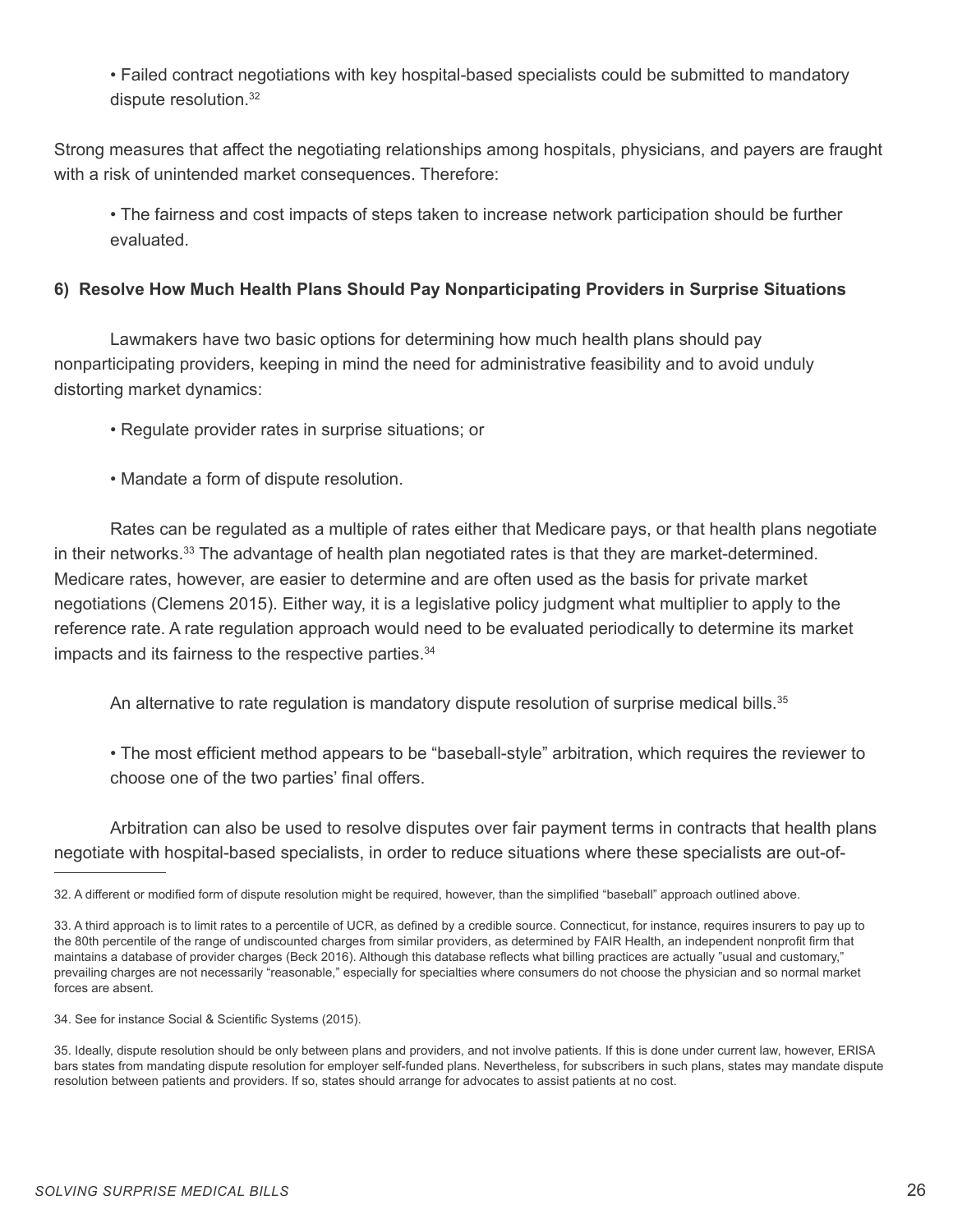#### network.

Other dispute resolution methods may be feasible, but whichever is chosen, the results should be made public (providing information that will help others to reach settlements efficiently).

• A hybrid method could be considered that combines rate regulation with mandatory dispute resolution. In this approach, a payment rate is established as a default ceiling or floor that applies if the provider and health plan fail to reach agreement, or that limits what a dispute reviewer may impose.

• A state that does not either regulate rates or mandate dispute resolution for surprise medical bills should, at a minimum, establish (or clarify) the standards that govern courts in determining the reasonableness of out-of-network billing under contract law.36

<sup>36.</sup> For instance, state law could require that providers' charges must be reasonable, as determined in reference either to market-negotiated rates or to Medicare rates. Moreover, state legislation could establish a multiplier for either of these reference points that sets the outer bounds of reasonableness, but allows courts to determine in individual cases whether a lower multiplier is more appropriate.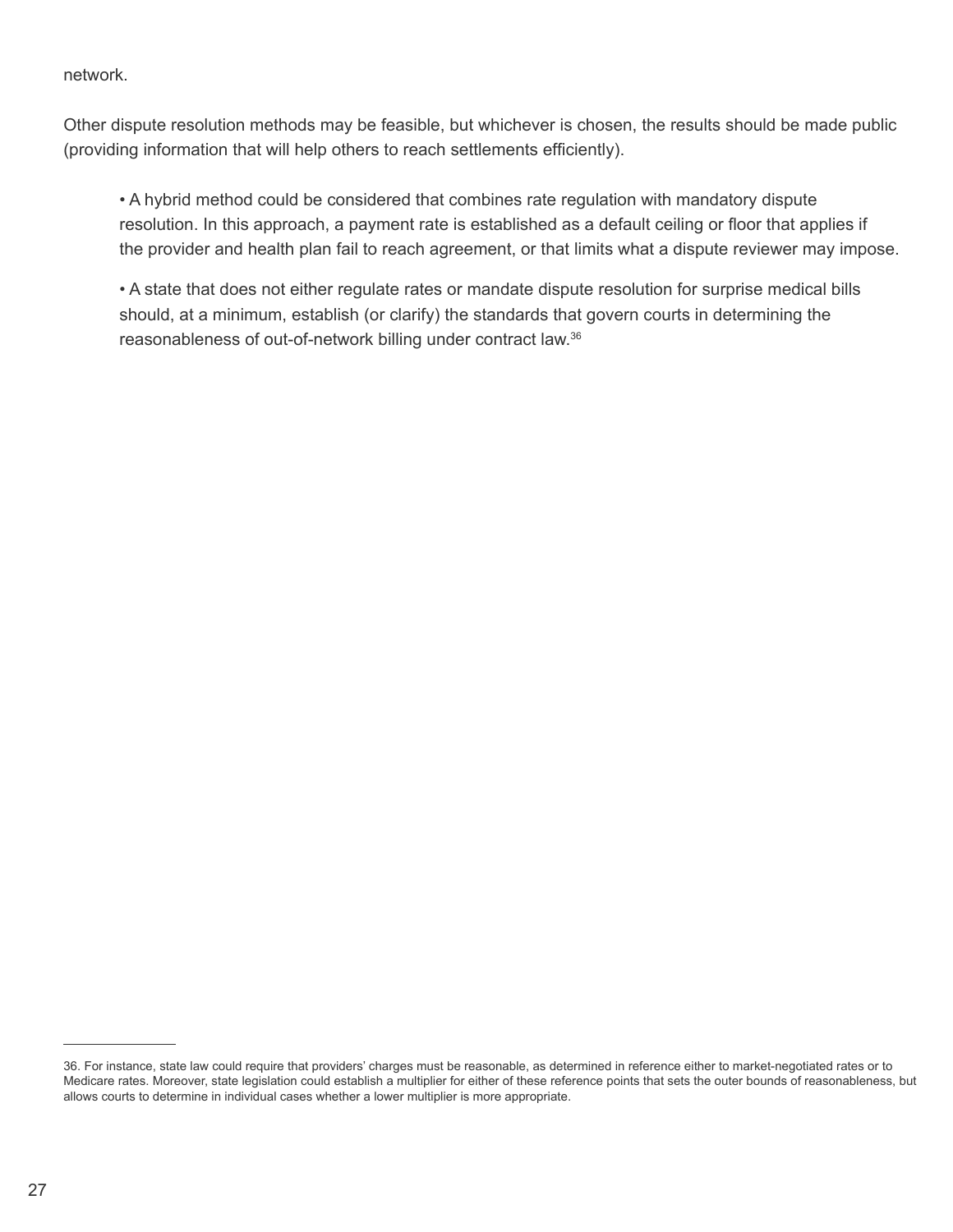### **Key Steps to Solving Surprise Medical Billing**

Because our recommendations encompass a range of potential responses, by either federal or state government, they appear complex. To some extent, this complexity is unavoidable due to the complexity inherent in the U.S. health care system. It is possible, however, to distill a simpler set of preferred steps, as follows:

## **A. Federal Action:**

Due to the importance of the surprise billing problem and the difficulty states have in solving it on their own, federal action is needed, especially to assure that protections apply to both insured and self-funded policies. That could consist of two elements: i) capping out-of-network billing rates for emergency services at a specified multiple of Medicare rates; and/or ii) authorizing states to set billing limits or to require binding dispute resolution mechanisms between providers and health plans, for surprise medical bills more broadly.

### **B. State Action:**

States could either regulate what out-of-network providers may charge in a full range of surprise situations, or they could craft an efficient dispute resolution mechanism. Based on emerging experience, one recommended approach is a "baseball" style of arbitration, which requires choosing the final offer from one of the two sides if they fail to settle. States should further streamline the dispute resolution process by setting outer bounds on what rate the parties can seek or the arbitrator may impose, and making arbitration results public.

### **C. Other Measures:**

Additional measures, outlined above, should be pursued both by federal and state regulators to improve consumer information about provider networks and out-of-network charges, and to encourage hospitals to increase participation in health plan networks by key physician specialists.

## **D. Ongoing Evaluation:**

This full set of measures should be evaluated periodically to assess both their effectiveness in protecting patients, and any unintended consequences for market dynamics.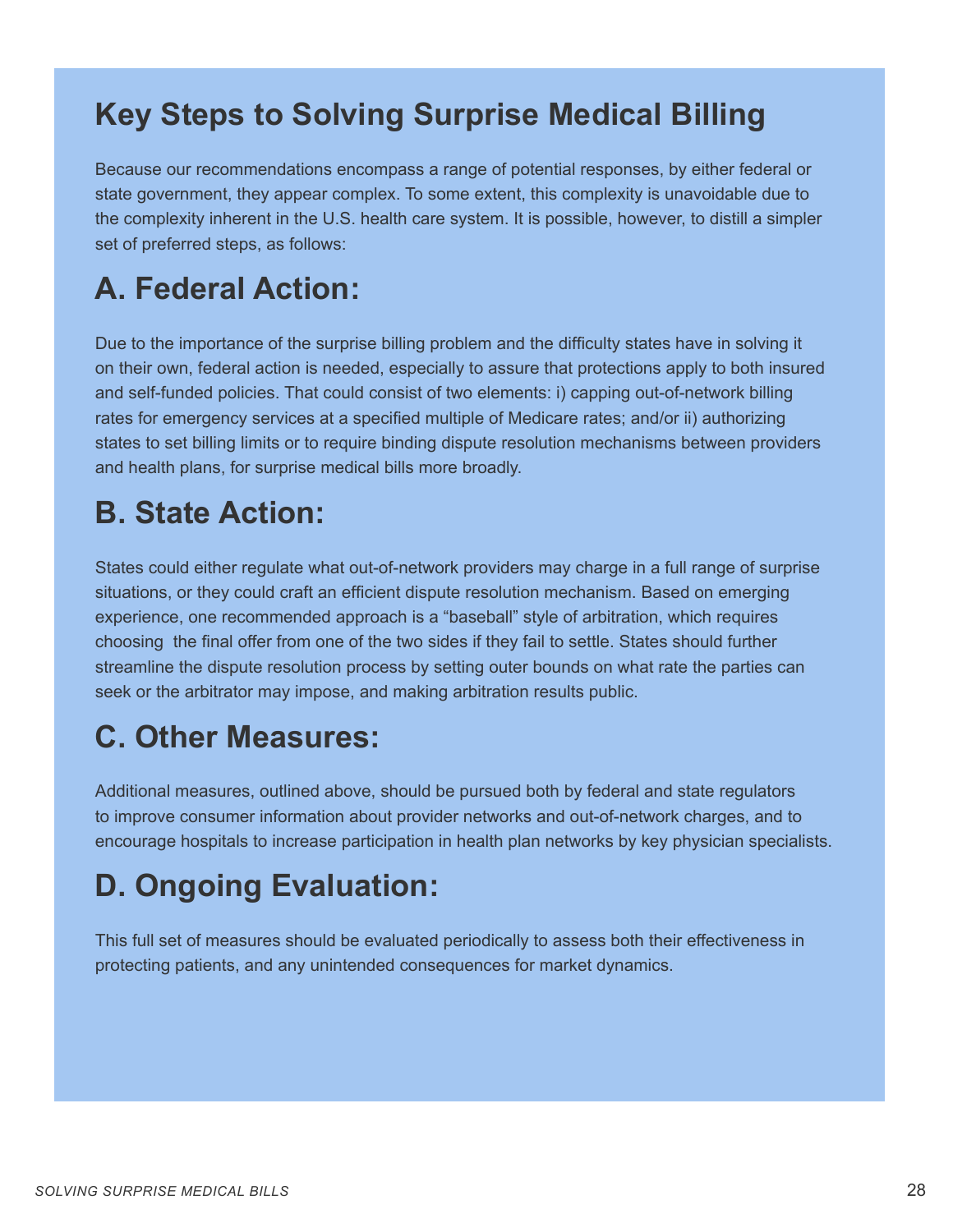# References

America's Health Insurance Plans (AHIP). (2015). Charges Billed by Out-of-Network Providers: Implications for Affordability. Retrieved from https://www.ahip.org/charges-billed-by-out-of-network-providers-implications-foraffordability/

Andrews, M. (2011). Out-Of-Network Ambulance Rides Can Bring Out-Of-Pocket Expenses. Kaiser Health News. Retrieved from http://khn.org/news/michelle-andrews-on-ambulance-fees/

Andrews, M. (2012). Out-Of Network Care Is Expensive But A Couple Of New Options Help. Kaiser Health News. Retrieved from http://khn.org/news/out-of-network-care-michelle-andrews-041712/

Armour, S. (2015). Surprise Bills for Many Under Health Law. Wall Street Journal. Retrieved from http://www.wsj. com/articles/surprise-bills-for-many-under-health-law-1434042543

Bauman, N., Bello, J., Coe, E., & Lamb, J. (2015). Hospital Networks: Evolution of the Configurations on the 2015 Exchanges. McKinsey & Company. Retrieved from http://healthcare.mckinsey.com/2015-hospital-networks

Beck, M. (2016). Surprise Medical Bills Fuel Fight Between Providers, Insurers. Wall Street Journal. Retrieved from http://www.wsj.com/articles/surprise-medical-bills-fuel-fight-between-providers-insurers-1468008989?tesla=y

Bernard, T. S. (2013). Out-of-network, Not by Choice, and Facing Huge Health Bills. New York Times. Retrieved from http://www.nytimes.com/2013/10/19/your-money/out-of-network-not-by-choice-and-facing-huge-health-bills. html

Clemens, J., & Gottlieb, J. (2015). In the Shadow of a Giant: Medicare's Influence on Private Physician Payments. National Bureau of Economic Research Working Paper No. 19503. Retrieved from http://www.nber.org/papers/ w19503

Consumer Reports National Research Center. (2015). Surprise Medical Bills Survey. Retrieved from http:// consumersunion.org/wp-content/uploads/2015/05/CY-2015-SURPRISE-MEDICAL-BILLS-SURVEY-REPORT-PUBLIC.pdf

Cousart, C. (2016). Answering the Thousand-Dollar Debt Question: An Update on State Legislative Activity to Address Surprise Balance Billing. National Academy for State Health Policy. Retrieved from http://www.nashp.org/ wp-content/uploads/2016/04/BCBS-Brief.pdf

Dorner, S. C., Carlos A. C., Schuur, J. D., & Raja, A. S. (2016). Access to In-Network Emergency Physicians and Emergency Departments Within Federally Qualified Health Plans in 2015. Western Journal of Emergency Medicine, 17(1):18-21.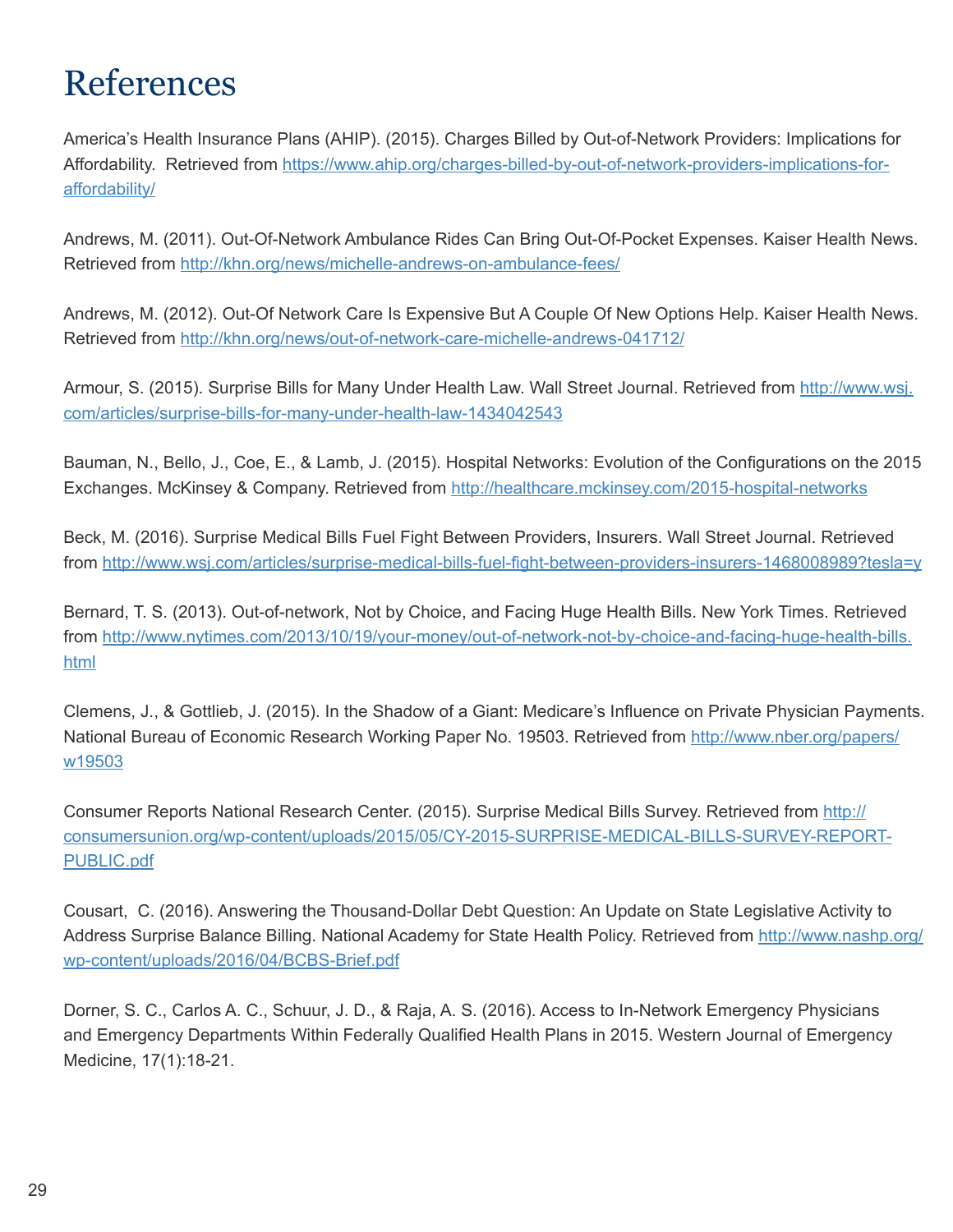Edwards, H. (2016). The Hidden Cost of Surprise Medical Bills. Time. Retrieved from http://time. com/4246845/health-care-insurance-suprise-medical-bill/

Goldsmith, J., Kaufman, N., & Burns, L. (2016). The Tangled Hospital-Physician Relationship. Health Affairs Blog. Retrieved from http://healthaffairs.org/blog/2016/05/09/the-tangled-hospital-physician-relationship.

Gunja, M. Z., Collins, S. R., Doty, M. M., & Beutel, S. (2016). Americans' Experiences with ACA Marketplace Coverage: Affordability and Provider Network Satisfaction. The Commonwealth Fund. Retrieved from http:// www.commonwealthfund.org/publications/issue-briefs/2016/jul/affordability-and-network-satisfaction.

Hall, M. A., & Schneider, C. E. (2008). The professional ethics of billing and collections. Journal of the American Medical Association, 15;300(15):1806-8.

Hall, M. A., & Schneider, C. E. (2008). Patients as Consumers: Courts, Contracts, and the New Medical Marketplace. Michigan Law Review, 106(4):643-90.

Hamel, L., Norton, M., Pollitz, K., Levitt, L., Claxton, G., & Brodie, M. (2016). The Burden of Medical Debt: Results from the Kaiser Family Foundation/New York Times Medical Bills Survey. Kaiser Family Foundation. Retrieved from http://kff.org/report-section/the-burden-of-medical-debt-introduction/

Hammond, J. B. (2014). Balance Billing and Physician Reimbursement in an Age of Austerity. Journal of Health & Biomedical Law, 9:435-492.

Hempstead, K. (2015). This Year's Model: PPOs in 2016 Offer Less Out-of-Network Coverage. The Robert Wood Johnson Foundation. Retrieved from http://www.rwjf.org/content/dam/files/rwjf-web-files/ Research/2015/PPO\_This%20Years%20Model.pdf

Hempstead, K. (2015). Burnt Offerings? PPOs Decline in Marketplace Plans. The Robert Wood Johnson Foundation. Retrieved from http://www.rwjf.org/content/dam/farm/reports/issue\_briefs/2015/rwjf424457

HillaryClinton.com. (2015). Hillary Clinton's Plan for Lowering Out-of-Pocket Health Care Costs. Factsheet. Retrieved from https://www.hillaryclinton.com/briefing/factsheets/2015/09/23/clinton-plan-to-lower-out-ofpocket-health-care-costs/

Hoadley, J., & Lucia, K. (2009). Unexpected Charges: What States Are Doing about Balance Billing. California HealthCare Foundation. Retrieved from http://www.chcf.org/publications/2009/04/unexpected-charges-whatstates-are-doing-about-balance-billing

Hoadley, J., Ahn, S., & Lucia, K. (2015). Balance Billing: How are States Protecting Consumers from Unexpected Charges? The Robert Wood Johnson Foundation Center for Health Insurance Reforms. Retrieved from www.rwjf.org/content/dam/farm/reports/issue\_briefs/2015/rwjf420966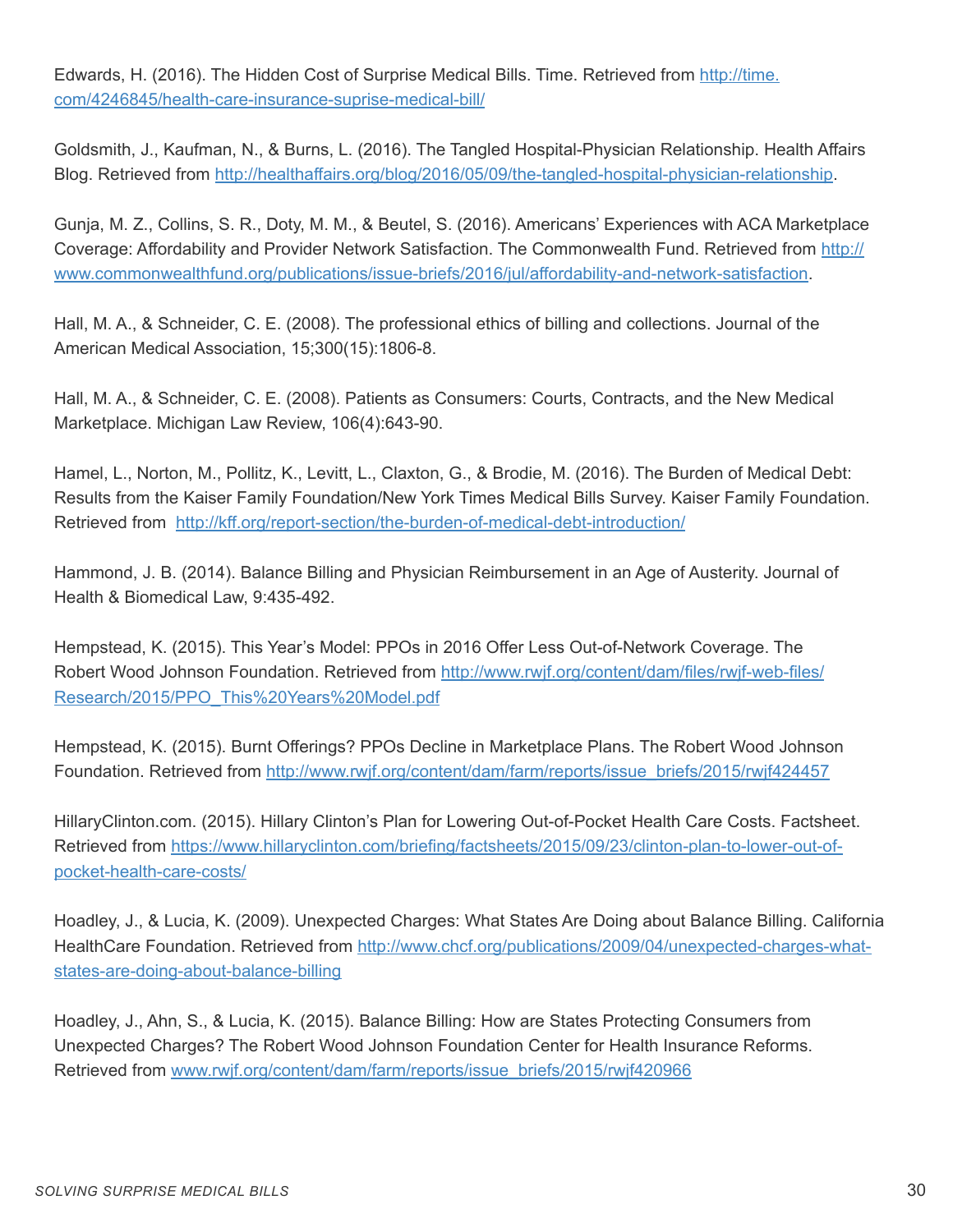Kahn, H., & Parke, R. (2012). Using Medicare RBRVS for Reimbursing Out-of-Network Claims in Commercial Insurance. Milliman White Paper. Retrieved from http://us.milliman.com/uploadedFiles/insight/health-published/ using-medicare-rbrvs.pdf

Kaiser Family Foundation. (2015). 2015 Employer Health Benefits Survey. Retrieved from http://kff.org/reportsection/ehbs-2015-section-fourteen-employer-opinions-and-health-plan-practices/

Kaiser Family Foundation. (2014). Medical Debt among People with Health Insurance. Retrieved from https:// kaiserfamilyfoundation.files.wordpress.com/2014/01/8537-medical-debt-among-people-with-health-insurance.pdf

Kyanko, K., & Busch, S. H. (2013). The Out-of-Network Benefit: Problems and Policy Solutions. Inquiry, 49(4):352- 61.

Kyanko, K., Pong, D. D., Bahan, K., & Curry, L. A. (2013). Patient Experiences with Involuntary Out-of-Network Charges. Health Services Research, 48(5):1704-18.

Kyanko, K., Curry, L. A., & Busch, S. H. (2013). Out-of-Network Physicians: How Prevalent are Involuntary Use and Cost Transparency? Health Services Research, 48(3): 1154–72.

Lucas, C. K., & Williams, M. A. (2009). The Rights of Nonparticipating Providers in a Managed Care World: Navigating the Minefields of Balance Billing and Reasonable and Customary Payments. Journal of Health & Life Sciences Law, 3:132-62.

Massachusetts Health Policy Commission. (2015). Policy Brief on Out-of-Network Billing. Retrieved from http://www.mass.gov/anf/budget-taxes-and-procurement/oversight-agencies/health-policy-commission/ publications/2015-ctr-out-of-network.pdf

Mathews, A. (2008). Surprise Health Bills Make People See Red. Wall Street Journal. Retrieved from http://www. wsj.com/articles/SB122834911902477643

Monhait, J. (2013). Baseball Arbitration: An ADR Success. Harvard Journal of Sports & Entertainment Law, 4:105- 43.

National Association of Insurance Commissioners (NAIC). (2015). Health Benefit Plan Network Access and Adequacy Model Act. Retrieved from http://www.ncdoi.com/LH/Documents/NAWG/MDL-074%20adopted%20 4th%20qtr%202015.pdf

National Conference of Insurance Legislators (NCOIL). (2011). Healthcare Balance Billing Disclosure Model Act. Retrieved from http://ncoil.org/wp-content/uploads/2016/04/03092011BalanceBilling-1.pdf

New York State Department of Financial Services. (2012). An Unwelcome Surprise: How New Yorkers Are Getting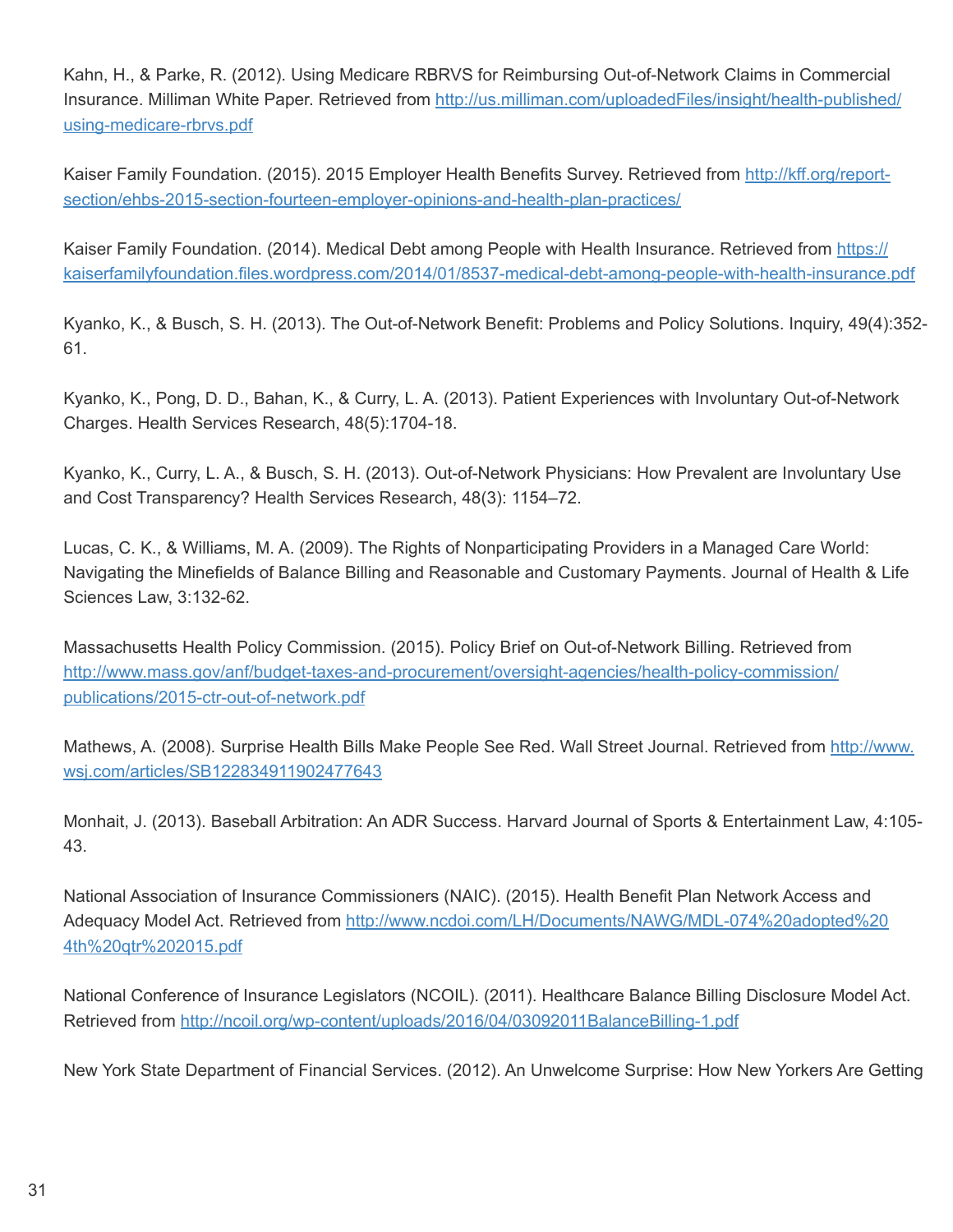Stuck with Unexpected Medical Bills from Out-of-Network Providers. Retrieved from http://www.governor. ny.gov/sites/governor.ny.gov/files/archive/assets/documents/DFS%20Report.pdf

New York State Conference of Blue Cross & Blue Shield Plans v. Travelers, 514 U.S. 645 (1995)

O'Malley, A. S., Draper, D. A., & Felland, L. E. (2007). Hospital Emergency On-Call Coverage: Is There a Doctor in the House? Center for Studying Health System Change, Issue Brief No. 115. Retrieved from http:// www.hschange.com/CONTENT/956/.

Pogue, S., & Randall, M. (2014). Surprise Medical Bills Take Advantage of Texans. Center for Public Policy Priorities (CPPP). Retrieved from http://forabettertexas.org/images/HC\_2014\_09\_PP\_BalanceBilling.pdf

Pollitz, K. (2016). Surprise Medical Bills. Kaiser Family Foundation. Retrieved from http://kff.org/privateinsurance/issue-brief/surprise-medical-bills/

Polsky, D., & Weiner, J. (2015). The Skinny on Narrow Networks in Health Insurance Marketplace Plans. Leonard Davis Institute for Health Economics, University of Pennsylvania. Retrieved from http://ldi.upenn.edu/ brief/skinny-narrow-networks-health-insurance-marketplace-plans

Public Citizen. (2014). Out of Control: Patients Are Unwittingly Subjected to Enormous, Unfair, Out-of-Network 'Balance Bills.' Retrieved from www.citizen.org/documents/out-of-network-balance-billing-report.pdf

Rabin, R. (2012). Out-of-Network Bills for In-Network Health Care. New York Times. Retrieved from http:// well.blogs.nytimes.com/2012/11/19/out-of-network-bills-for-in-network-health-care/

Richman, B., Hall, M., & Schulman, K. (2012). Overbilling and Informed Financial Consent: A Contractual Solution. New England Journal of Medicine, 367:396-7.

Richman, B.D., Kitzman, N., Milstein, A., & Schulman, K. (forthcoming). Battling the Chargemaster: A Simple Remedy to Balance Billing for Unavoidable Out-Of-Network Care. *J. Managed Care*

Murray, R. (2013). Hospital Charges and the Need for a Maximum Price Obligation Rule for Emergency Department & Out-Of-Network Care. Health Affairs Blog. Retrieved from http://healthaffairs.org/ blog/2013/05/16/hospital-charges-and-the-need-for-a-maximum-price-obligation-rule-for-emergencydepartment-out-of-network-care/

Rosenthal, E. (2013). Think the E.R. Is Expensive? Look at How Much It Costs to Get There. New York Times. Retrieved from http://www.nytimes.com/2013/12/05/health/think-the-er-was-expensive-look-at-theambulance-bill.html

Rosenthal, E. (2014a). After Surgery, Surprise \$117,000 Medical Bill From Doctor He Didn't Know. New York